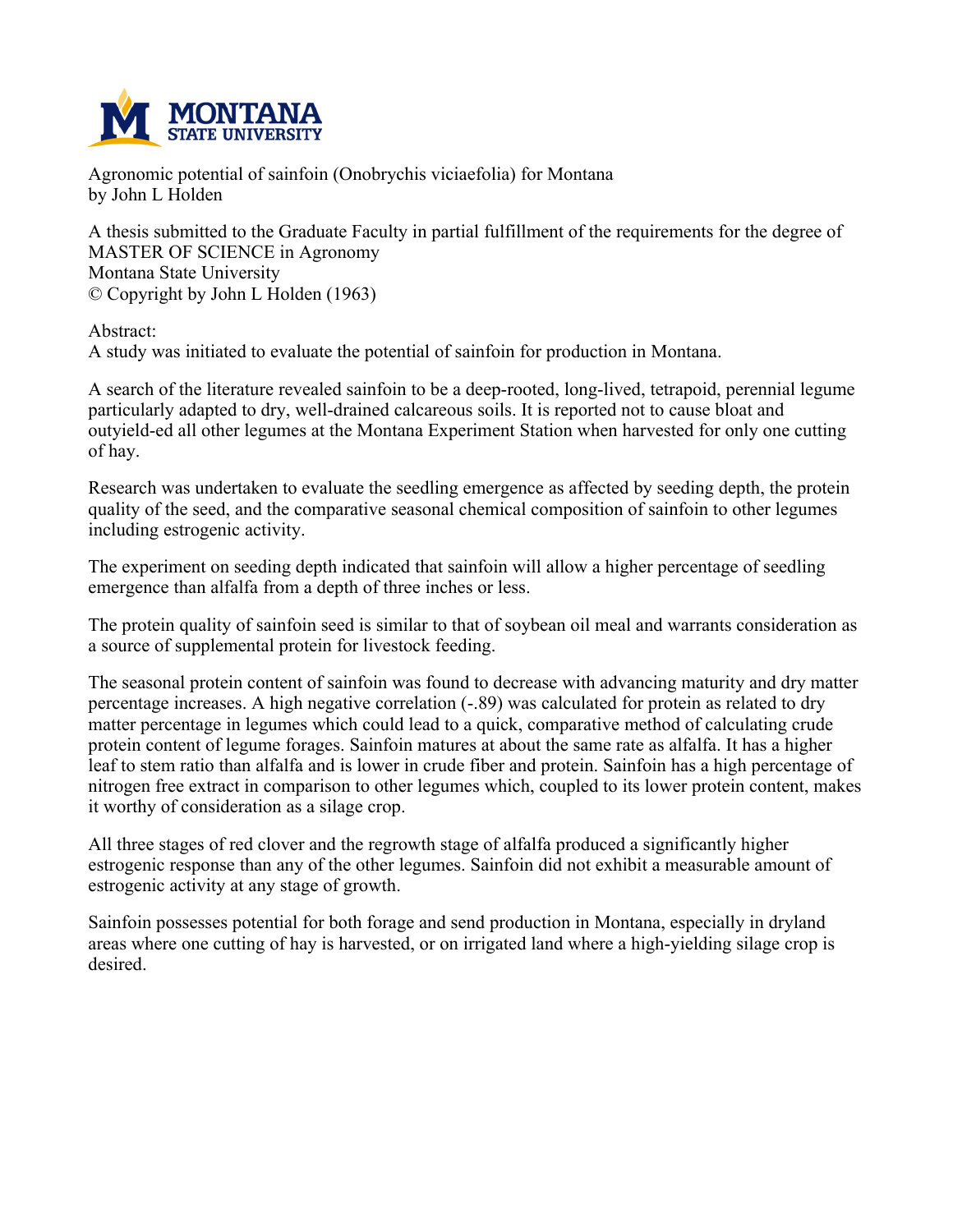# AGRONOMIC POTENTIAL OF SAINFOIN (ONOBRYCHIS VICIAEFOLIA) FOR MONTANA

by

#### JOHN L. HOLDEN

# A thesis submitted to the Graduate Faculty in partial fulfillment of the requirements for the degree

 $\circ$ f

#### MASTER OF SCIENCE

#### i'n

#### Agronomy

 $\mathbb{Z}^m$ 

Approved:

Head, Major Department

Chairman, Examining Committee.

Dean, Graduate Division

MONTANA STATE COLLEGE Bozeman, Montana

May, 1963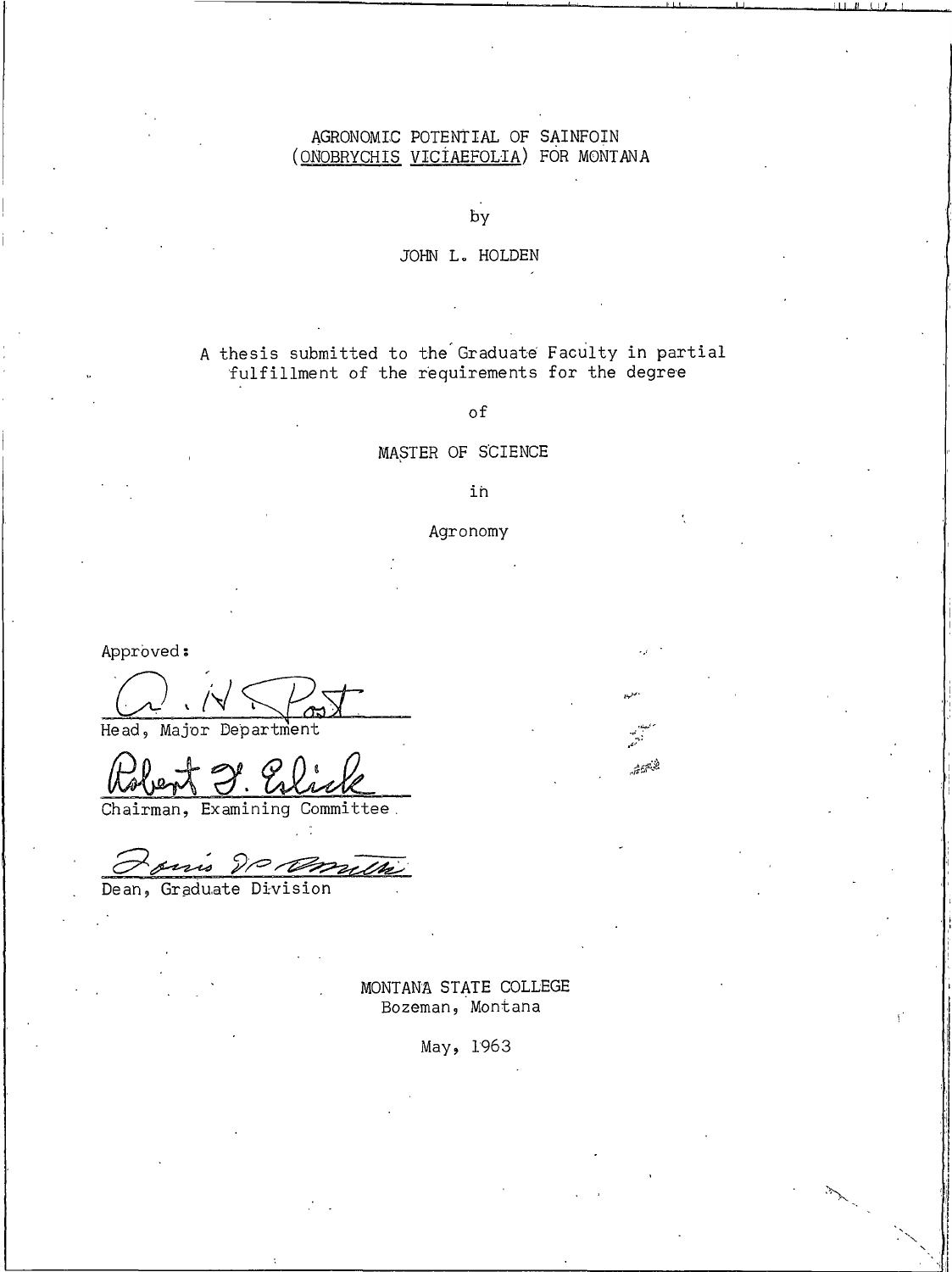#### ACKNOWLEDGMENT

The author wishes to acknowledge the counsel and advice of Professor Robert F. Eslick, under whose guidance this study was conducted. Appreciation is expressed to Assistant Professor Arthur S. Hoversland of the Animal Science Department for his help and encouragement during the bioassay study and to Dr. Oscar O. Thomas, Dr. Erhardt R. Hehn, and Dr. Lark P. Carter for serving as members of the graduate committee.

Special acknowledgment is due Dr. Richard R. Roehm and Mrs. Helen L. Mayfield of Home Economics Research for their generous cooperation and use of their small animal laboratory facilities.

The author also wishes to thank Professor Fred S. Willson, head of the Animal Science Department, for use of the facilities in the Animal Nutrition Laboratory.

 $-i$ iii-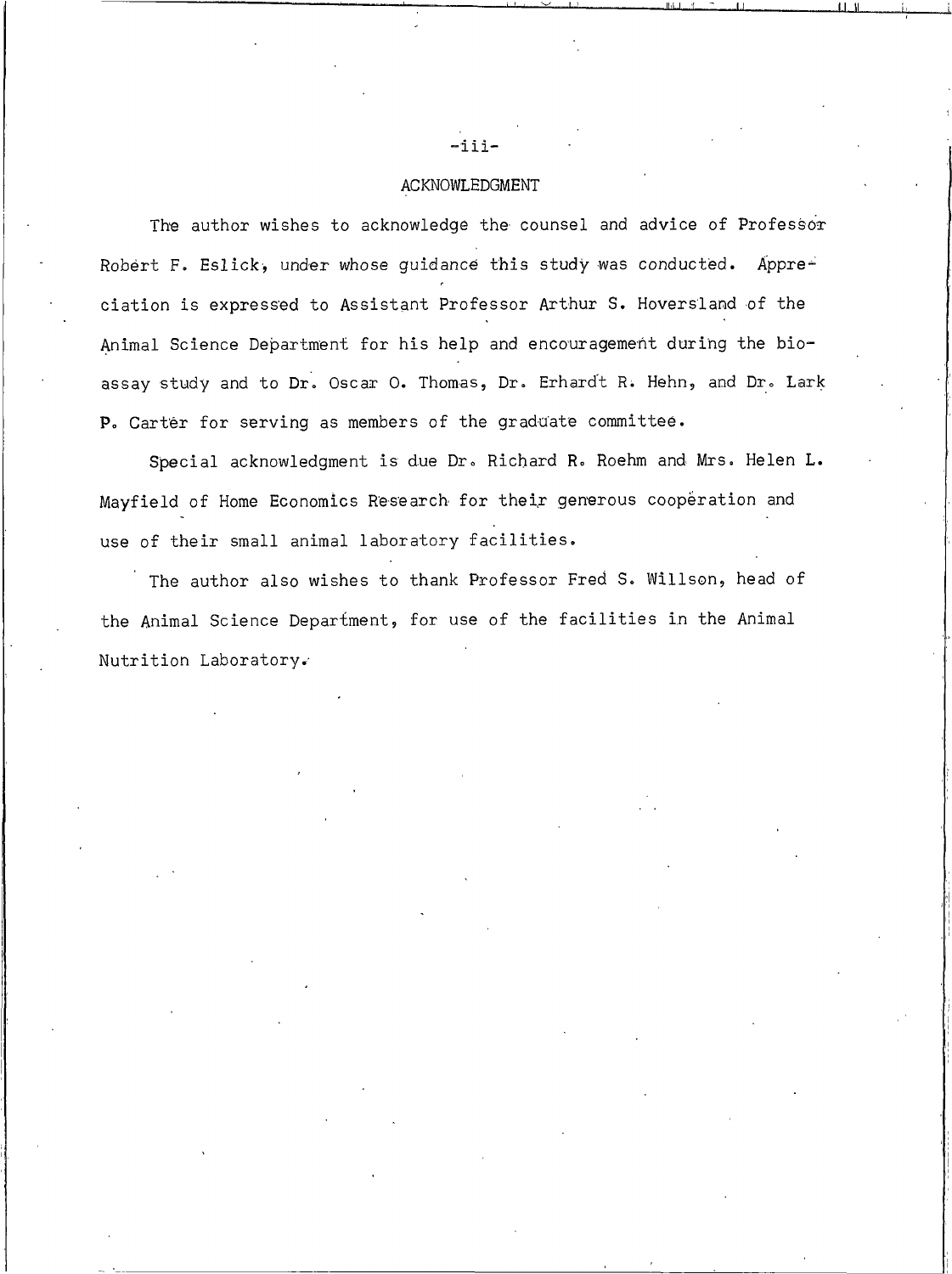# TABLE OF CONTENTS

| Page .                                                                                                                                                                                                                                                                                                                             |              |
|------------------------------------------------------------------------------------------------------------------------------------------------------------------------------------------------------------------------------------------------------------------------------------------------------------------------------------|--------------|
| $\bullet$<br>$\circ$ $\circ$<br>VITA<br>$\bullet$<br>$\circ$<br>$\begin{array}{ccccccccccccccccc} \circ & \circ & \circ & \circ & \circ & \circ & \circ \end{array}$<br>$\bullet$                                                                                                                                                  | ii           |
| iii<br>ACKNOWLEDGMENT<br>$\begin{array}{cccccccccccccc} \bullet & \bullet & \bullet & \bullet & \bullet & \bullet & \bullet & \bullet & \bullet \end{array}$<br>$\bullet$ $\bullet$ $\bullet$ $\bullet$<br>$\ddot{\bullet}$<br>$\bullet$<br>$\bullet$<br>$\bullet$                                                                 |              |
| OF TABLES<br>$\circ$ $\circ$ $\circ$<br>LIST                                                                                                                                                                                                                                                                                       | v            |
| LIST OF FIGURES<br>$\ddot{\phantom{a}}$<br>$\bullet$<br>$\vec{\bullet}$<br>$\bullet$<br>$\hat{\mathbf{o}}$<br>$\circ$<br>$\bullet$<br>$\bullet$<br>$\bullet$<br>$\bullet$<br>$\begin{array}{ccccccccccccccccc} \bullet & \bullet & \bullet & \circ & \circ & \bullet & \bullet & \end{array}$<br>$\ddot{\phantom{0}}$<br>$\bullet$ | vii          |
| viii<br>$\vec{\bullet}$<br>$\bullet$<br>$\bullet$<br>ABSTRACT<br>$\ddot{\phantom{0}}$<br>$\ddot{\bullet}$<br>$\ddot{\phantom{0}}$<br>$\bullet$<br>$\bullet$<br>$\ddot{\bullet}$<br>$\ddot{\phantom{0}}$<br>$\bullet$<br>$\ddot{\bullet}$<br>$\bullet$                                                                              |              |
| INTRODUCTION<br>$\bullet$<br>$\bullet$<br>$01$ $01$<br>$\bullet$                                                                                                                                                                                                                                                                   | $\mathbf{I}$ |
| $\vec{a}$<br>$\begin{array}{cccccccccccccc} \bullet & \bullet & \bullet & \bullet & \bullet & \bullet \end{array}$<br>LITERATURE REVIEW<br>$\bullet^{\prime}$<br>$\ddot{\phantom{a}}$<br>$\ddot{\bullet}$<br>$\bullet$<br>$\circ$ $\circ$<br>$\bullet$<br>$\bullet$<br>$\ddot{\phantom{a}}$<br>$\bullet$<br>$\bullet$              | 3            |
| SEEDING DEPTH<br>$\bullet$<br>$\ddot{\phantom{0}}$<br>$\bullet$ $\bullet$                                                                                                                                                                                                                                                          | 12           |
| Materials and Methods<br>$\sim$ $\sim$<br>$\ddot{\bullet}$<br>$\circ$<br>$\overline{\phantom{a}}$<br>$\overline{\phantom{a}}$<br>$\ddot{\phantom{a}}$<br>$\bullet$<br>$\bullet$<br>$\bullet$                                                                                                                                       | 12           |
| Results and Discussion<br>$\bullet$ $\bullet$ $\bullet$<br>$\bullet$<br>$\bullet$<br>$\bullet$<br>$\bullet$<br>$\ddot{\phantom{0}}$<br>$\bullet$                                                                                                                                                                                   | $12 \$       |
| PROTEIN QUALITY OF SAINFOIN SEED<br>$\begin{array}{ccccccccccccccccc} \bullet & \circ & \circ & \circ & \circ & \circ & \circ \end{array}$<br>$\vec{\bullet}$<br>$\bullet$                                                                                                                                                         | 15           |
| Materials and Methods<br>$\begin{array}{ccccccccccccccccc} \bullet & \bullet & \bullet & \bullet & \bullet & \bullet & \bullet & \bullet & \bullet \end{array}$<br>$\bullet$ $\bullet$<br>$\bullet$<br>$\circ$<br>$\bullet$                                                                                                        | 15           |
| Results and Discussion<br>$\sigma$ $\sigma$<br>$\bullet$<br>$\circ$<br>$\circ$<br>$\bullet$                                                                                                                                                                                                                                        | 16           |
| SEASONAL CHEMICAL COMPOSITION<br>$\bullet$<br>$\bullet$<br>$0$ $0$ $0$ $0$ $0$ $0$<br>$\bullet$<br>$\bullet$<br>$\bullet$<br>$\bullet$<br>$\bullet$<br>$\bullet$                                                                                                                                                                   | 19           |
| Materials and Methods<br>$\begin{array}{ccccccccccccccccc} \circ & \circ & \circ & \circ & \circ & \circ & \circ \end{array}$<br>$\ddot{\phantom{0}}$<br>$\circ$<br>$\bullet$<br>$\bullet$<br>$\bullet$<br>$\bullet$<br>$\bullet$<br>$\bullet$<br>$\bullet$<br>$\bullet$                                                           | 19           |
| Results and Discussion.<br>$\bullet$<br>$\bullet$<br>$\bullet$<br>$\bullet$<br>$\bullet$<br>$\circ$<br>$\bullet$<br>$\bullet$<br>$\bullet$                                                                                                                                                                                         | 20           |
| ESTROGENIC ACTIVITY<br>$\circ$ $\circ$<br>$\bullet$<br>$\circ$ $\circ$<br>$\bullet$<br>$\bullet$<br>$\bullet$<br>$\ddot{\phantom{0}}$<br>$\circ$ $\circ$<br>$\bullet$<br>$\bullet$<br>$\cdot$ .<br>$\circ$<br>$\bullet$<br>$\bullet$                                                                                               | 29           |
| Materials and Methods<br>$\bullet$<br>$\bullet$<br>$\bullet$<br>$\bullet$<br>$\bullet$<br>$\bullet$<br>$\bullet$<br>$\bullet$<br>$\bullet$<br>$\bullet$<br>$\bullet$<br>$\bullet$<br>$\bullet$                                                                                                                                     | 29           |
| Results and Discussion<br>$\bullet$<br>$\bullet$<br>$\bullet$<br>$\ddot{\phantom{0}}$<br>$\bullet$<br>$\bullet$<br>$\bullet$<br>$\bullet$<br>$\bullet$                                                                                                                                                                             | 34           |
| SUMMARY<br>$\sim$ $\sim$ $\sim$<br>$\bullet$<br>$\bullet$<br>$\bullet$<br>$\bullet$                                                                                                                                                                                                                                                | 47           |
| LITERATURE CITED                                                                                                                                                                                                                                                                                                                   | 49           |

# $-iv-$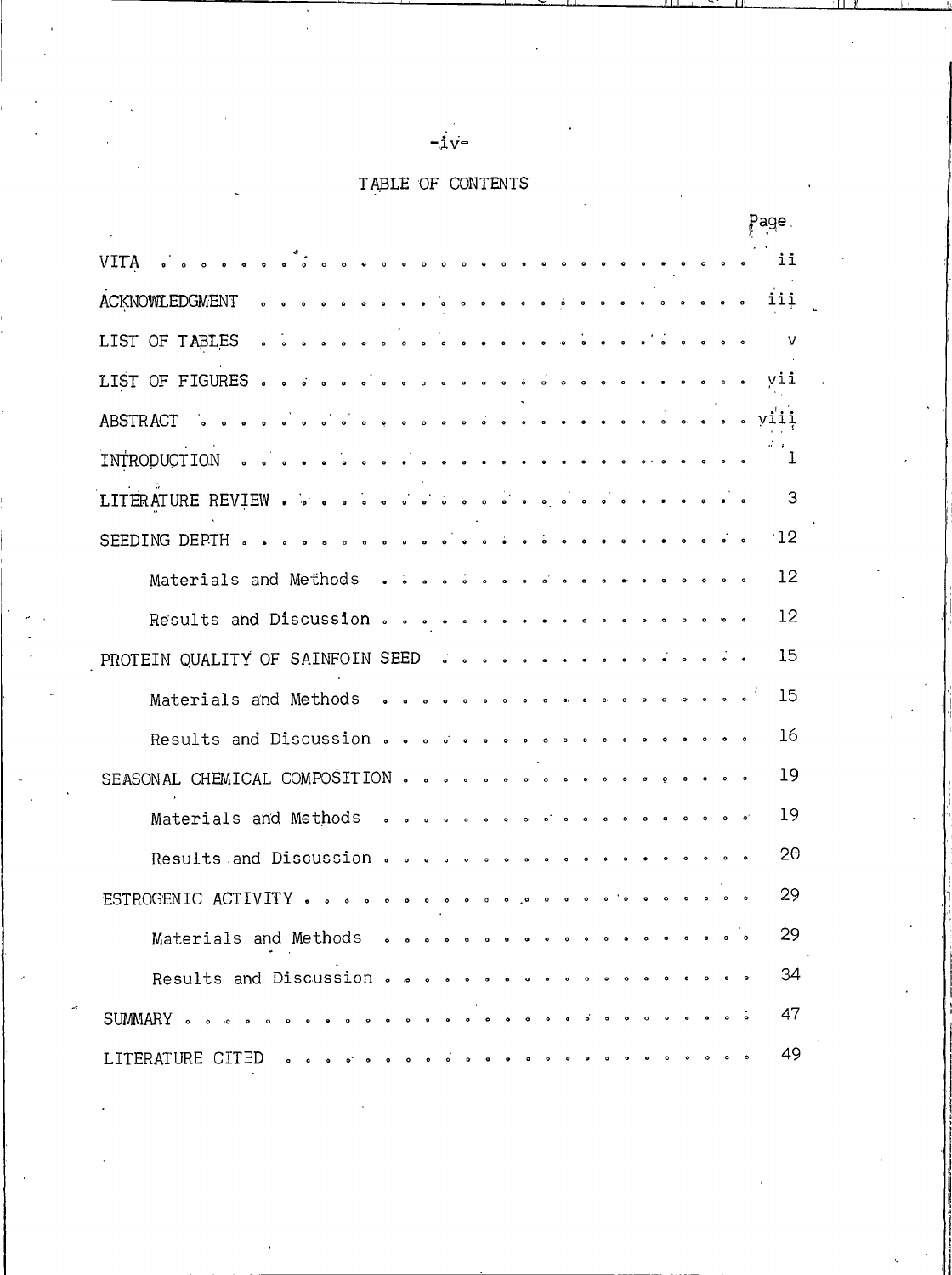# LIST OF TABLES

| Table I.   | Percentage of viable sainfoin and alfalfa seeds<br>which germinated and emerged from various seed-                                                                      | 13              |
|------------|-------------------------------------------------------------------------------------------------------------------------------------------------------------------------|-----------------|
| Table II.  | Composition of rations used to evaluate protein<br>quality of sainfoin seed meal                                                                                        | 15.             |
| Table III. | Average rat weight gains and feed efficiency<br>during a feed trial conducted using pigweed<br>seed meal, sainfoin seed meal and soybean oil<br>meal as protein sources | 16              |
| Table IV.  | Growth stages of 8 legumes and orchardgrass on<br>various harvest dates at Bozeman in 1962                                                                              | 21              |
| Table V.   | Height in inches of 8 legumes and orchardgrass<br>on various harvest dates at Bozeman in 1962                                                                           | 22 <sub>2</sub> |
| Table VI.  | Dry matter content of 8 legumes and orchard-<br>grass on various harvest dates at Bozeman in                                                                            | 23              |
| Table VII. | Crude protein content of 8 legumes and orchard-<br>grass on various harvest dates at Bozeman in                                                                         | 24              |
|            | Table VIII. Leaf-stem comparison of 7 legumes and orchard-<br>grass at hay stage at Bozeman in 1962                                                                     | 26.             |
| Table IX.  | Nutrient composition of leaf and stem separa-<br>tions of alfalfa and sainfoin hays grown at                                                                            | 27              |
| Table X.   | Estrogenic activity of various levels of di-<br>ethylstilbestrol added to a control ration                                                                              | 37              |
| Table XI.  | Estrogenic activity of three stages of alfalfa<br>with different storage procedures and sainfoin<br>seed, when fed without extraction as part of the                    | 38              |
|            |                                                                                                                                                                         |                 |

Page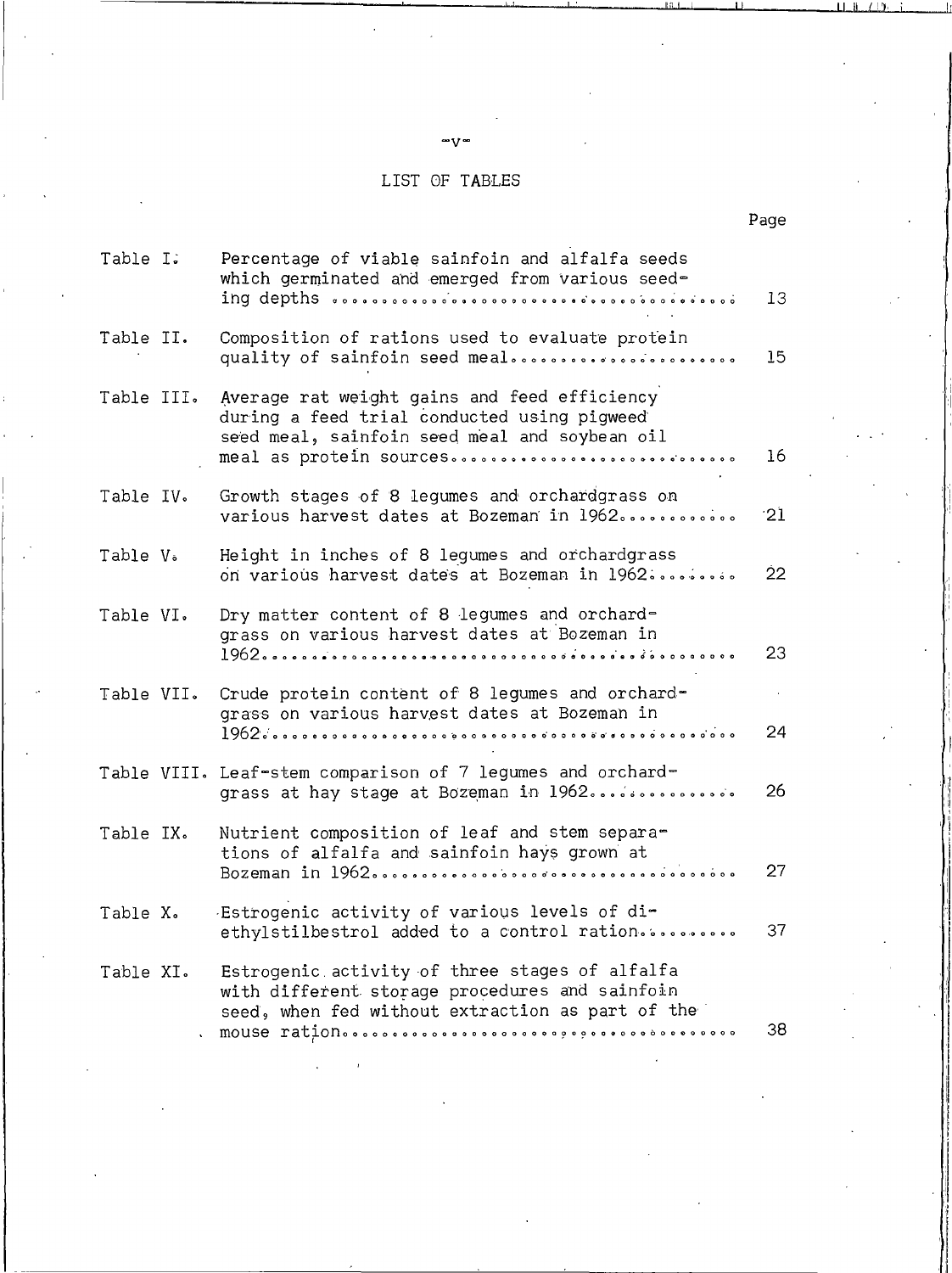$-\mathrm{v}\mathrm{i}$  –

 $\ddot{\phantom{a}}$ 

|            | Table XII. Estrogenic activity of increasing levels of<br>extract from vegetative stages of alfalfa and<br>red clover using Bickoff Fresh Forage Extraction<br>$\textbf{Method} \textcolor{red}{\bullet} \textcolor{red}{\bullet} \textcolor{red}{\bullet} \textcolor{red}{\bullet} \textcolor{red}{\bullet} \textcolor{red}{\bullet} \textcolor{red}{\bullet} \textcolor{red}{\bullet} \textcolor{red}{\bullet} \textcolor{red}{\bullet} \textcolor{red}{\bullet} \textcolor{red}{\bullet} \textcolor{red}{\bullet} \textcolor{red}{\bullet} \textcolor{red}{\bullet} \textcolor{red}{\bullet} \textcolor{red}{\bullet} \textcolor{red}{\bullet} \textcolor{red}{\bullet} \textcolor{red}{\bullet} \textcolor{red}{\bullet} \textcolor{red}{\bullet} \textcolor{red}{\bullet} \textcolor{red}{\$ | 40 |
|------------|---------------------------------------------------------------------------------------------------------------------------------------------------------------------------------------------------------------------------------------------------------------------------------------------------------------------------------------------------------------------------------------------------------------------------------------------------------------------------------------------------------------------------------------------------------------------------------------------------------------------------------------------------------------------------------------------------------------------------------------------------------------------------------------------------|----|
|            | Table XIII. Estrogenic activity of three stages of alfalfa<br>during two trials using the Canadian Extraction                                                                                                                                                                                                                                                                                                                                                                                                                                                                                                                                                                                                                                                                                     | 42 |
|            | Table XIV. Estrogenic activity of three stages of legumes<br>and sainfoin seed using the Canadian Extraction                                                                                                                                                                                                                                                                                                                                                                                                                                                                                                                                                                                                                                                                                      | 43 |
| Table XV。  | Estrogenic activity comparison of Bickoff Fresh<br>Forage Extraction Method with Canadian Dry Forage<br>Extraction Method on hay stage forage of various                                                                                                                                                                                                                                                                                                                                                                                                                                                                                                                                                                                                                                          | 44 |
| Table XVI. | Estimated diethylstilbestrol equivalency of red<br>clover and alfalfa in micrograms per pound of                                                                                                                                                                                                                                                                                                                                                                                                                                                                                                                                                                                                                                                                                                  | 46 |

# Page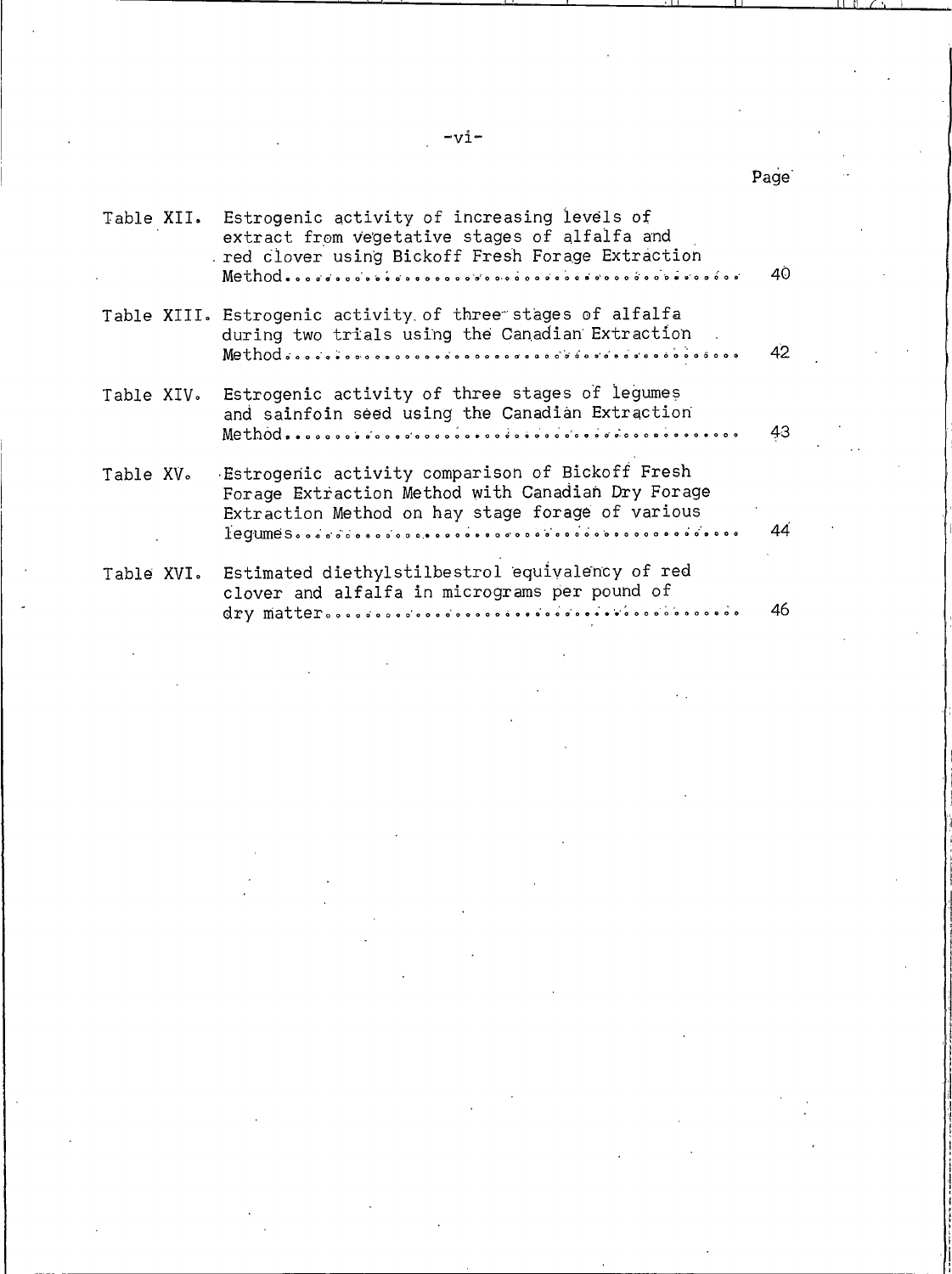# LIST OF FIGURES

 $-vii$ -

Figure 1. Diethylstilbestrol dose response curve and regression of uterine weight as percentage of body weight on<br>micrograms of diethylstilbestrol in feed at levels of 0 to .06 micrograms per gram of feed..............  $36$ 

Page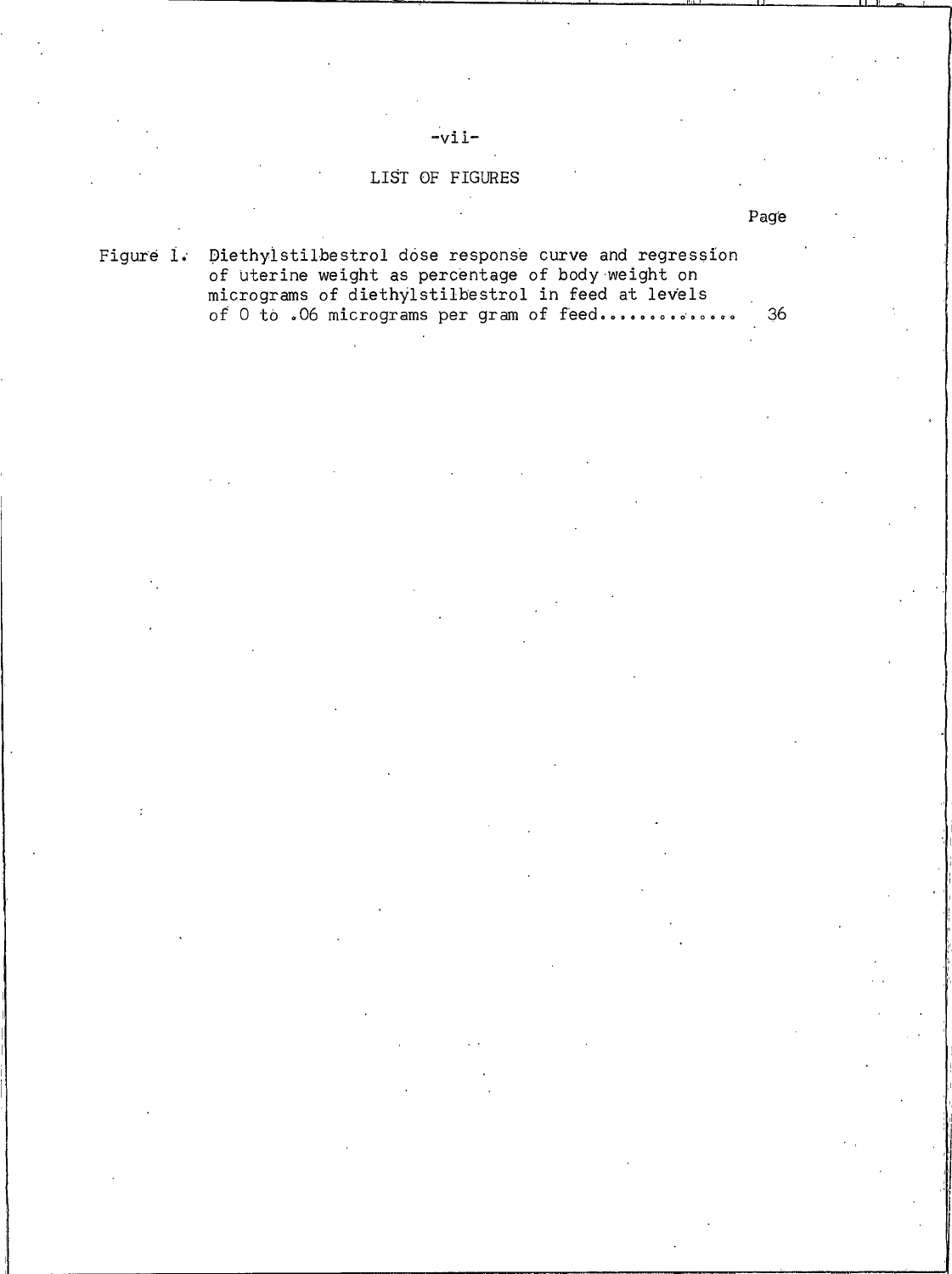#### -viii-

#### **ABSTRACT**

A study was initiated to evaluate the potential of sainfoin for production in Montana.

A search of the literature revealed sainfoin to be a deep-rooted. long-lived, tetrapoid, perennial legume particularly adapted to dry, welldrained calcareous soils. It is reported not to cause bloat and outyielded all other legumes at the Montana Experiment Station when harvested for only one cutting of hay.

Research was undertaken to evaluate the seedling emergence as affected by seeding depth, the protein quality of the seed, and the comparative seasonal chemical composition of sainfoin to other legumes including estrogenic activity.

The experiment on seeding depth indicated that sainfoin will allow a higher percentage of seedling emergence than alfalfa from a depth of three inches or less.

The protein quality of sainfoin seed is similar to that of soybean oil meal and warrants consideration as a source of supplemental protein for livestock feeding.

The seasonal protein content of sainfoin was found to decrease with advancing maturity and dry matter percentage increases. A high negative correlation (-.89) was calculated for protein as related to dry matter percentage in legumes which could lead to a quick, comparative method of. calculating crude protein content of legume forages. Sainfoin matures at about the same rate as alfalfa. It has a higher leaf to stem ratio than alfalfa and is lower in crude fiber and protein. Sainfoin has a high per-. centage of nitrogen free extract in comparison to other legumes which, coupled to its lower protein content, makes it worthy of consideration as a silage crop.

All three stages of red clover and the regrowth stage of alfalfa produced a significantly higher estrogenic response than any of the other lequmes. Sainfoin did not exhibit a measurable amount of estrogenic activity at any stage of growth.

Sainfoin possesses potential for both forage and seed production in Montana, especially in dryland areas where one cutting of hay is harvested, or on irrigated land where a high-yielding silage crop is desired.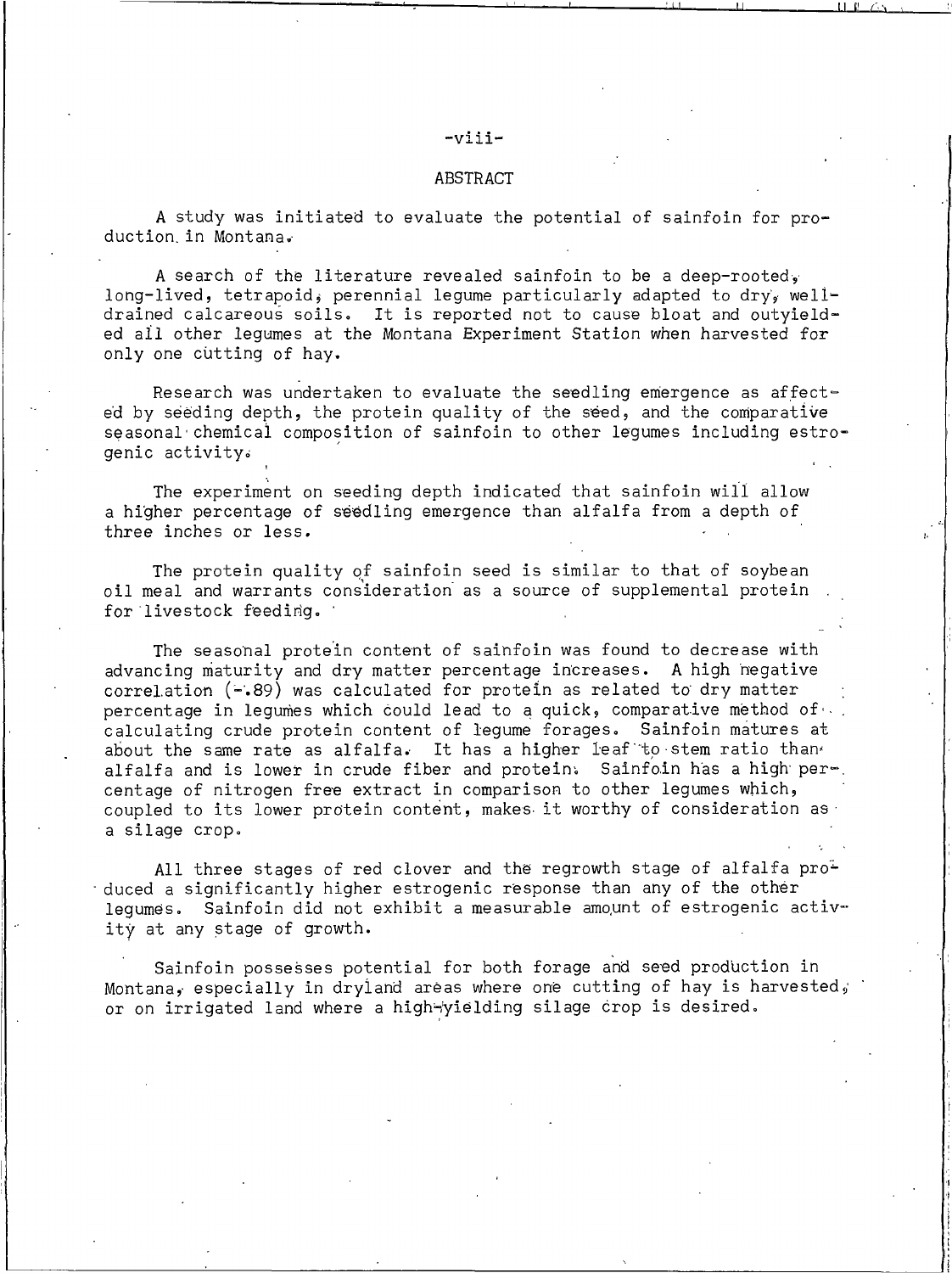#### INTRODUCTION

Dr. R. G. Stapledon, famous British grass specialist, has said, "No grassland is worthy of the name and hardly worth bothering with unless a lequme is at work. Find or breed the right lequme for every corner of the world and you have developed good grassland in every corner of the world."

The "right" legume for Montana would combine the characteristics of high nutrient production, non-bloating, palatability, competitive ability, seedling vigor, ample seed production, long life, disease and drought resistance, winter hardiness, and adaptability to our soils. Our present legumes have some of these attributes but not all. Birdsfoot trefoil is long-lived, semi-winterhardy, sometimes high yielding, somewhat drought resistant, alkali tolerant and has been reported not to cause bloat. However, it is very slow to establish, may be somewhat lacking in palatability, and will not withstand grazing under drought conditions. Red clover and alsike clover are short-lived and not drought resistant. White clover is low yielding and its close relative, Ladino, lacks winterhardiness, and has high moisture and fertility requirements. The sweetclovers are biennial, susceptible to the sweetclover weevil and contain the undesirable compound coumarin. Alfalfa is good from almost all standpoints except that it may represent a serious bloat hazard in pastures.

Sainfoin (Onobrychis viciaefolia) is a deep-rooted, long-lived, tetrapoid, perennial legume introduced from Europe which comes close to possess= ing all the desired characteristics of a legume for Montana. It is particularly adapted to dry calcareous soils. Piper and Mansfield state,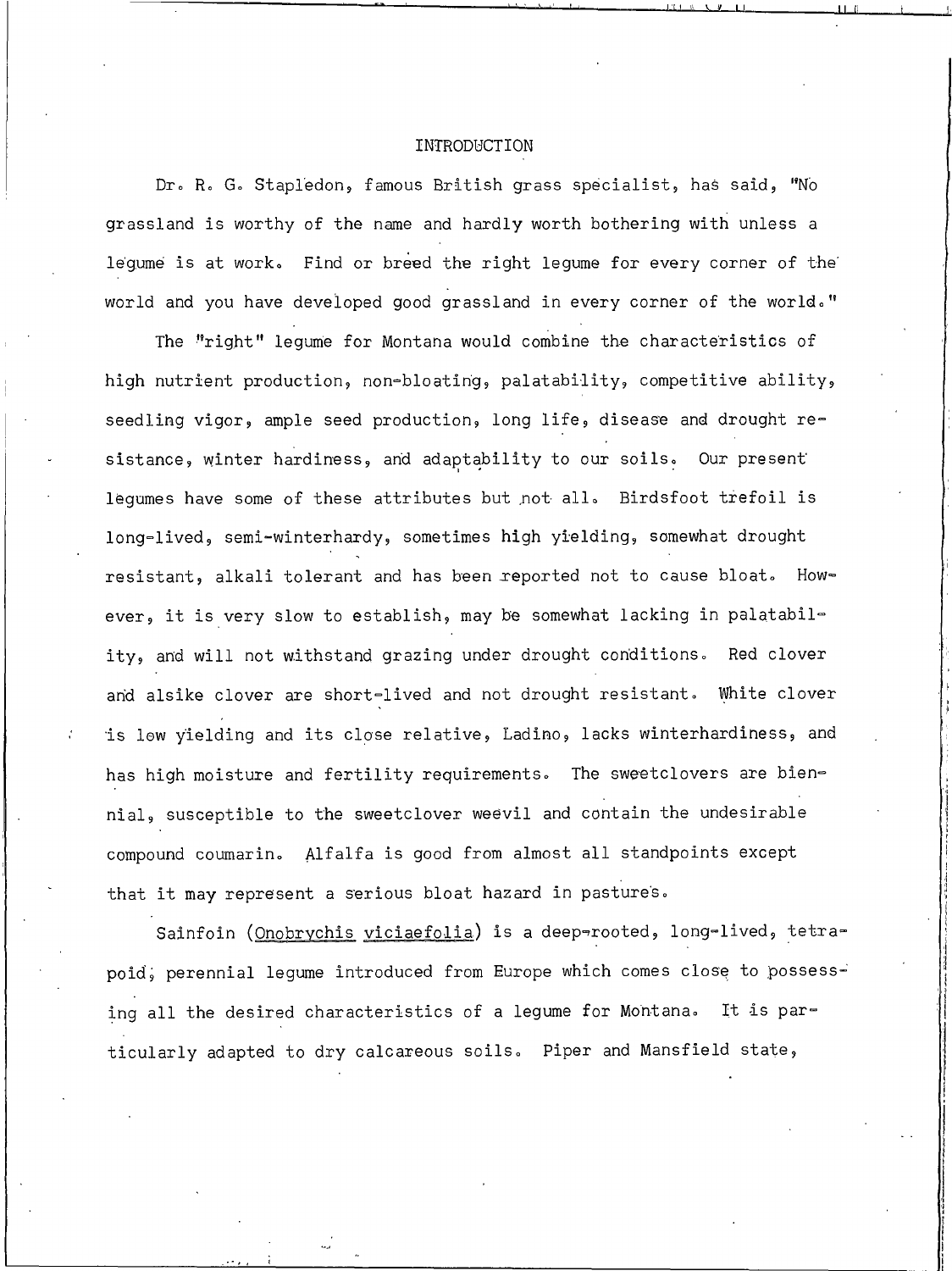"that sainfoin has never been known-to cause bloat." Its common name sainfoin, French for "healthy hay", and the Latin species name Onobrychis, meaning "that for which asses bray", may aptly describe its forage qualities.

These factors were thought to make sainfoin worthy of more detailed evaluation as a possible legume for production in Montana.

 $-2-$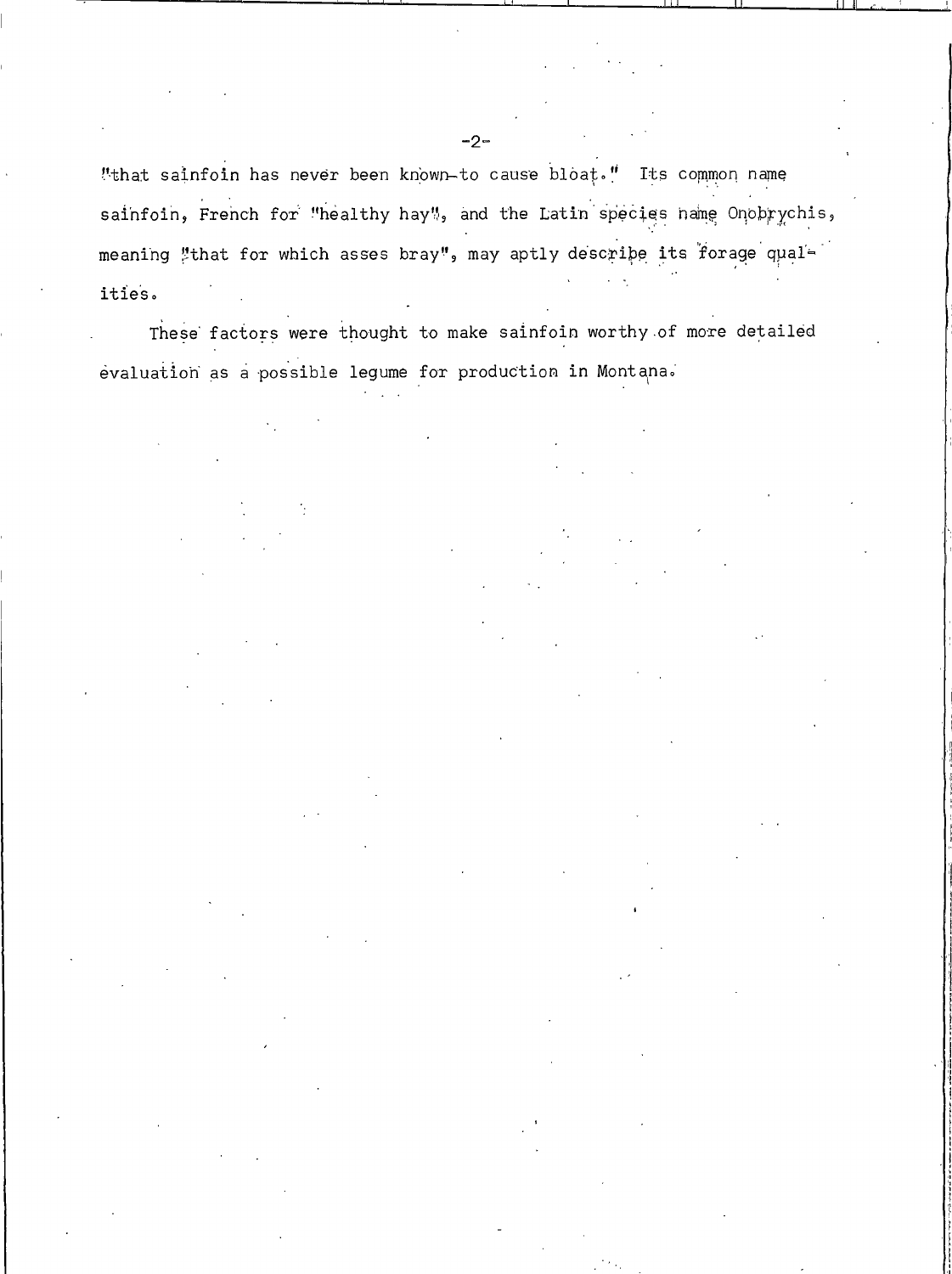# LITERATURE REVIEW

The sainfoin plant consists of 3 to 32 stout, erect stems which arise from a branched crown  $(40)$ . "The leaves are odd-pinnate with 13 to 15 leaflets. The rose colored (rarely white) flowers are in an erect, close raceme 2 to 5 inches long. The roots are reported to reach a diameter of 2 inches and extend to a depth of 20 feet or more. The culture of sainfoin probably dates back about 400 years. It was first cultivated in France; the first definite record according to Vianne was in 1582."(34) At present sainfoin is commonly grown in parts of England and France. Sainfoin (Onobrychis altissima) comes from the Near Eastern Center of Origin. Several species occur wild in that area and in the southern half of Europe and extend eastward toward Russia where extensive research is being done on sainfoin for forage (25), (34).

In England, information obtained from production of sainfoin hay, which is highly prized by racing stables for feeding brood mares and colts, has led to its use on much dry calcareous land, which previously had been nearly valueless (34).

Numerous popular articles have been published in the United States on sainfoin's value as a bee forage (1), (11), (24), (25), (31) and potential for livestock utilization (3) but very little sainfoin is being grown at present.

The two varieties of sainfoin grown in England, common and giant, may have possibilities for production in Montana. They are particularly well adapted to dry, well-drained calcareous soils with a low water table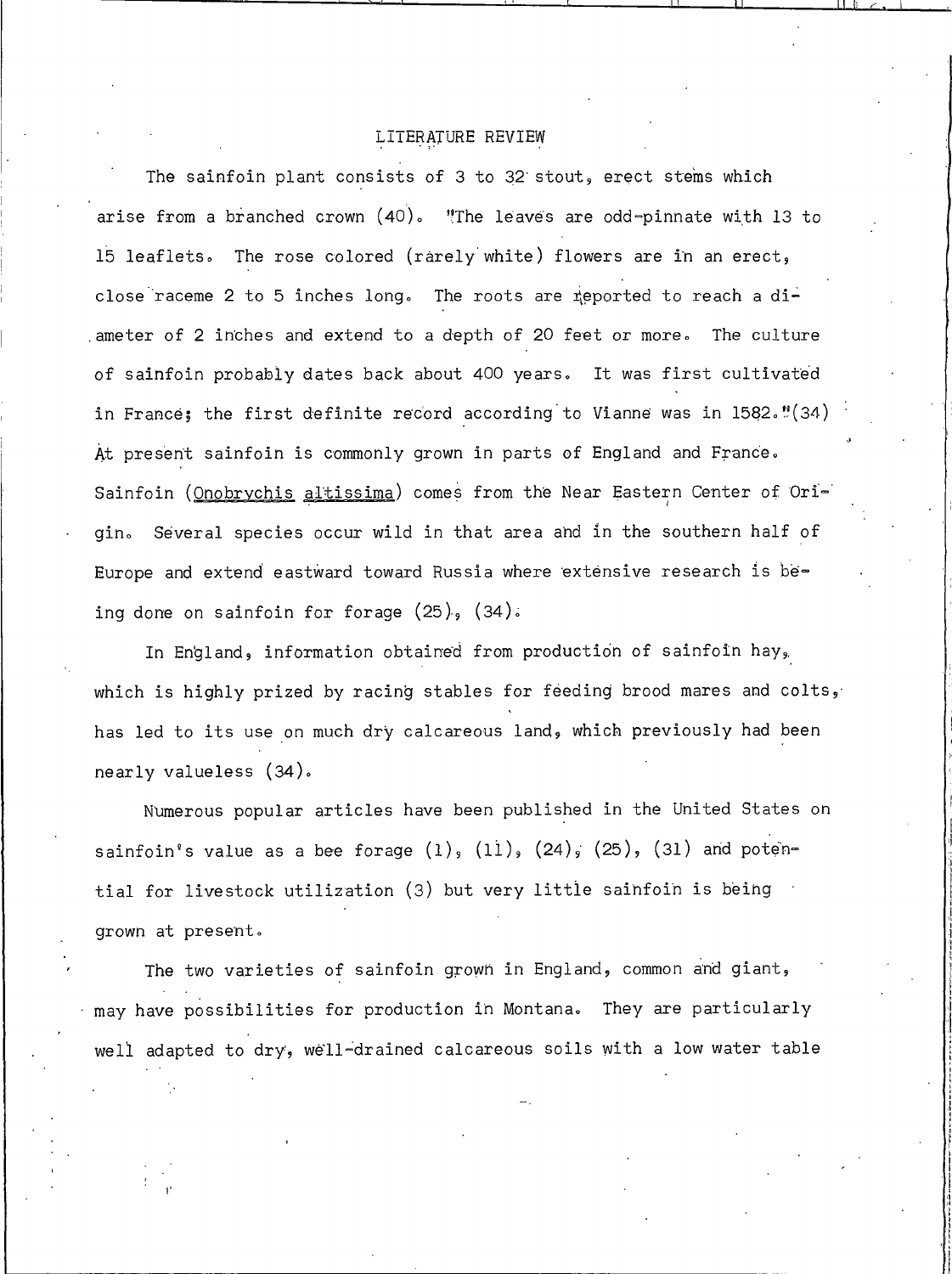Pellet, (31), reported them extremely drought and cold resistant.  $(26)$ . Common differs from giant sainfoin in having finer stems, a more prostrate growth habit, greater persistency of stand, and inability to flower twice a season (18). The first cutting of giant is usually taken for hay and the second left for seed production (3). Giant is usually seeded as a short rotation crop, 2 to 3 years, and common as a long rotation crop, 4 to 7 years. After 7 or 8 years of sainfoin production, good soils become sick in a manner annalogous to "clover sick" soils and must be reseeded to another crop; however, this doesn't occur on the dryer, less fertile soils (34). Eslick (15) reported a stand at Hall, Montana, which has been in existence since 1898. Both giant and common sainfoin are reported to be similar to alfalfa in their ability to withstand frequent close grazing or clipping (16).

Sainfoin is adaptable to good irrigated soils (34). Research by Cooper (10) at the Montana Agricultural Experiment Station showed that sainfoin outyielded all other legume species when compared with first cutting hay yields.

The nutritive content of a plant, within limits, is the final determining factor in its value as a forage crop. Norton (29) states, "There are two factors which greatly influence the feeding value of alfalfa hay; namely, the proportion of leaves to stems and the crude protein content." Morrison's Feeds and Feeding (27) doesn't list the chemical composition of sainfoin. Baker (4), in England, found that like most forages,

 $-4-$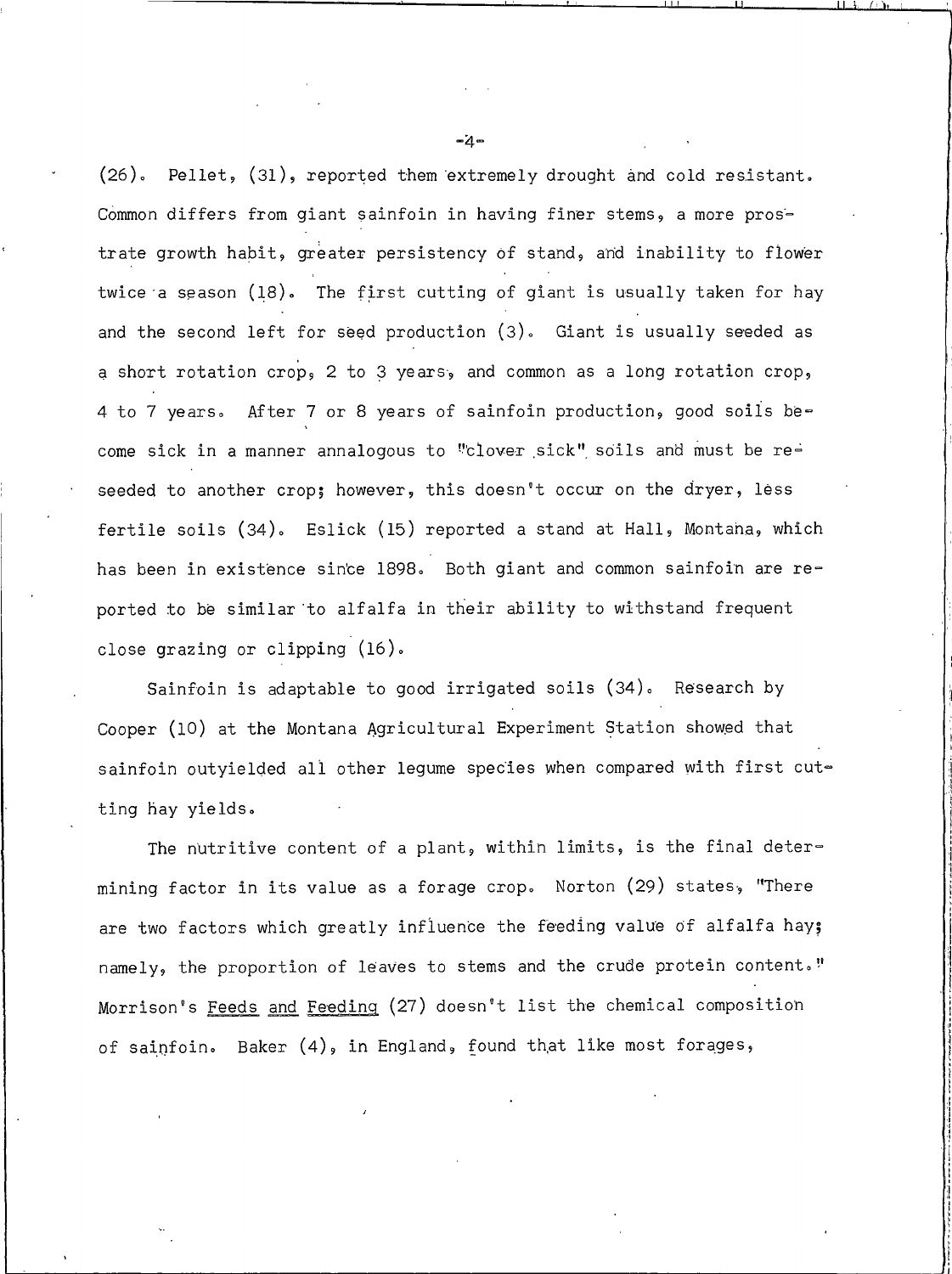sainfoin has a lower crude protein content, and a higher crude fiber content as the plant advances toward maturity. The mineral content was found to be somewhat variable. The ratio of leaf dry matter to total dry matter decreases with maturity of the plant  $(4)$ . The leaf composition is fairly constant irrespective of growth stage, number of cuttings and season; with leaf fiber content being remarkably constant in contrast to that of stem, where it increases with maturity of the plant. The leaf contains more crude protein, ether extract, and mineral matter, particularly calcium, than the stem. (4) Changes which occur in the composition of sainfoin are postulated to be due to variation in stem composition and leaf-stem ratio. Sainfoin is not considered to be a particularly rich source of beta-carotene  $(4)$ . Baker  $(4)$  lists the following as the average composition of 35 samples of sainfoin hay grown in England. For comparison, data on alfalfa from Morrison (27) is given.

# Composition of Dry Matter

| Constituent            | Sainfoin |      |
|------------------------|----------|------|
|                        | %        | %    |
| Moisture               | 0.0      | 9.5  |
| Crude Protein          | 15.0     | 15.3 |
| Ether Extract          | 1.8      | 1.9  |
| Crude Fiber            | 30, 8    | 28.6 |
| N. Free Extract        | 45.5     | 36.7 |
| Total Ash              | 6.9      | 8.0  |
| Silica                 | 0.8      | ---- |
| Calcium                | 1.84     | 1.47 |
| Phosphorous            | 0.63     | 0.24 |
| Potassium              | 1.52     | 1.97 |
| Chlorides <sup>.</sup> | 0.53     | ---- |

Norton (29) reports 40.4 as the average leaf percentage of first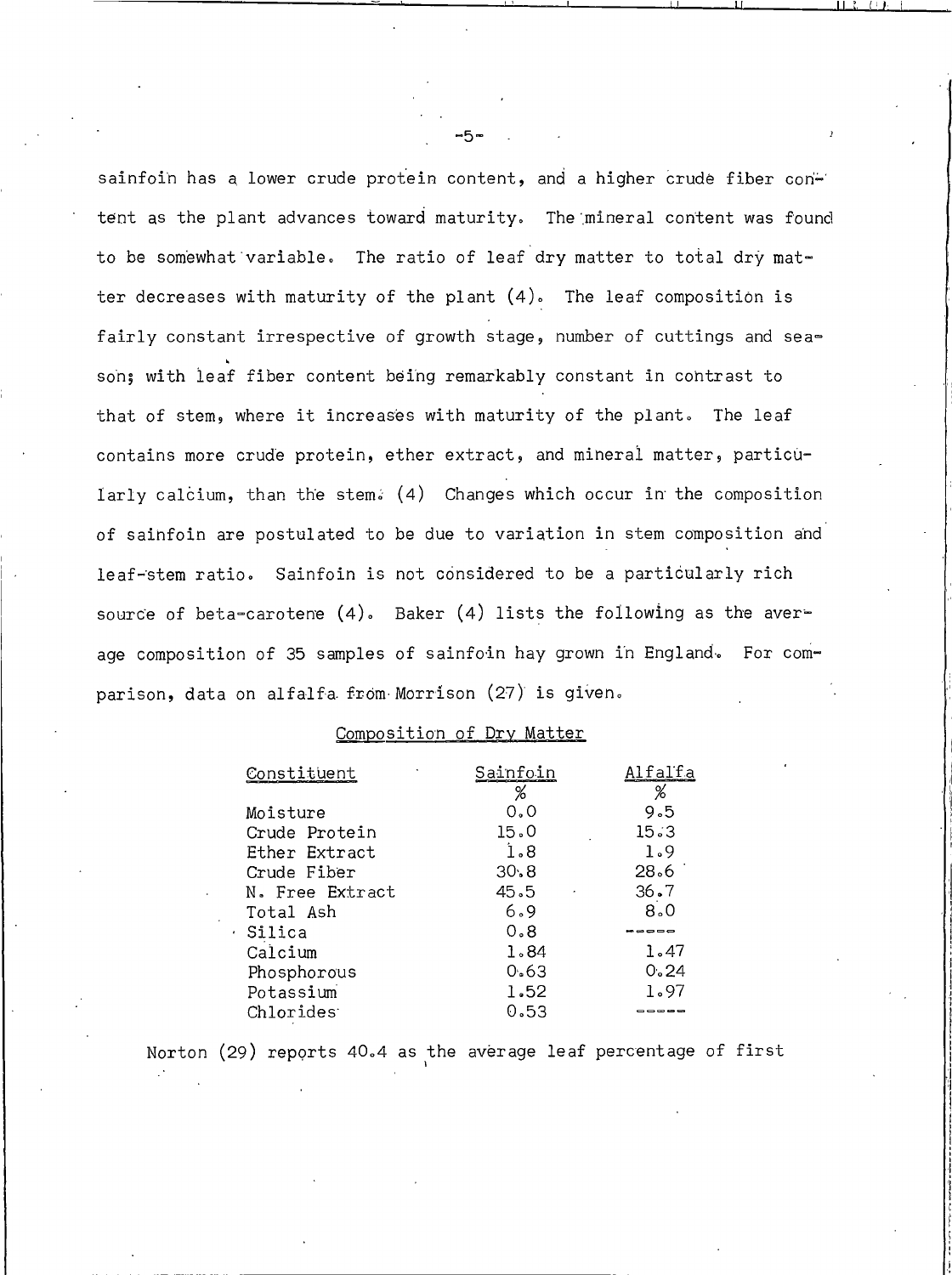cutting alfalfa hay in comparison to 32.3 as the average leaf percentage of sainfoin hay given by Baker (4).

In recent years the estrogenic activity of forages has received consideration in evaluating forages.

The term "estrogen" can be defined as any compound or substance which is capable of causing sexual development in the female, including changes in the vaginal epithelium, hypertrophy of the uterus and mammary glands, and the development of female secondary sex characteristics (44). Estrogenic substances were first discovered in plants in 1926 by Loewe (38). Since that time approximately 50 species of plants have been shown to possess varying degrees of estrogenic activity  $(32)$ . Interest in forage estrogens was renewed in 1941 when widespread breeding disorders of sheep in Western Australia were found to be caused by the high estrogenic content of subterranean clover (Trifolium subterranean). Since that time, other forage plants which have been found to possess estrogenic compounds of varying activity are red clover (Trifolium pratense), alfalfa (Medicago sativa), white clover (Trifolium repens), strawberry clover (Trifolium frageferum), Ladino clover (Trifolium repens, latum), and birdsfoot trefoil (Lotus corniculatus) (38). Soybean oil meal is also reported to contain estrogenic compounds (38). Red clover is most consistently reported as having estrogenic activity at all stages of growth. It has caused breeding disorders in sheep in Ohio and Oregon (9). Alfalfa varieties are reported to have wide differences in estrogen content (32). Youngman (44) reports Ladak alfalfa in Washington to have increasing estrogenic activity

∾6∾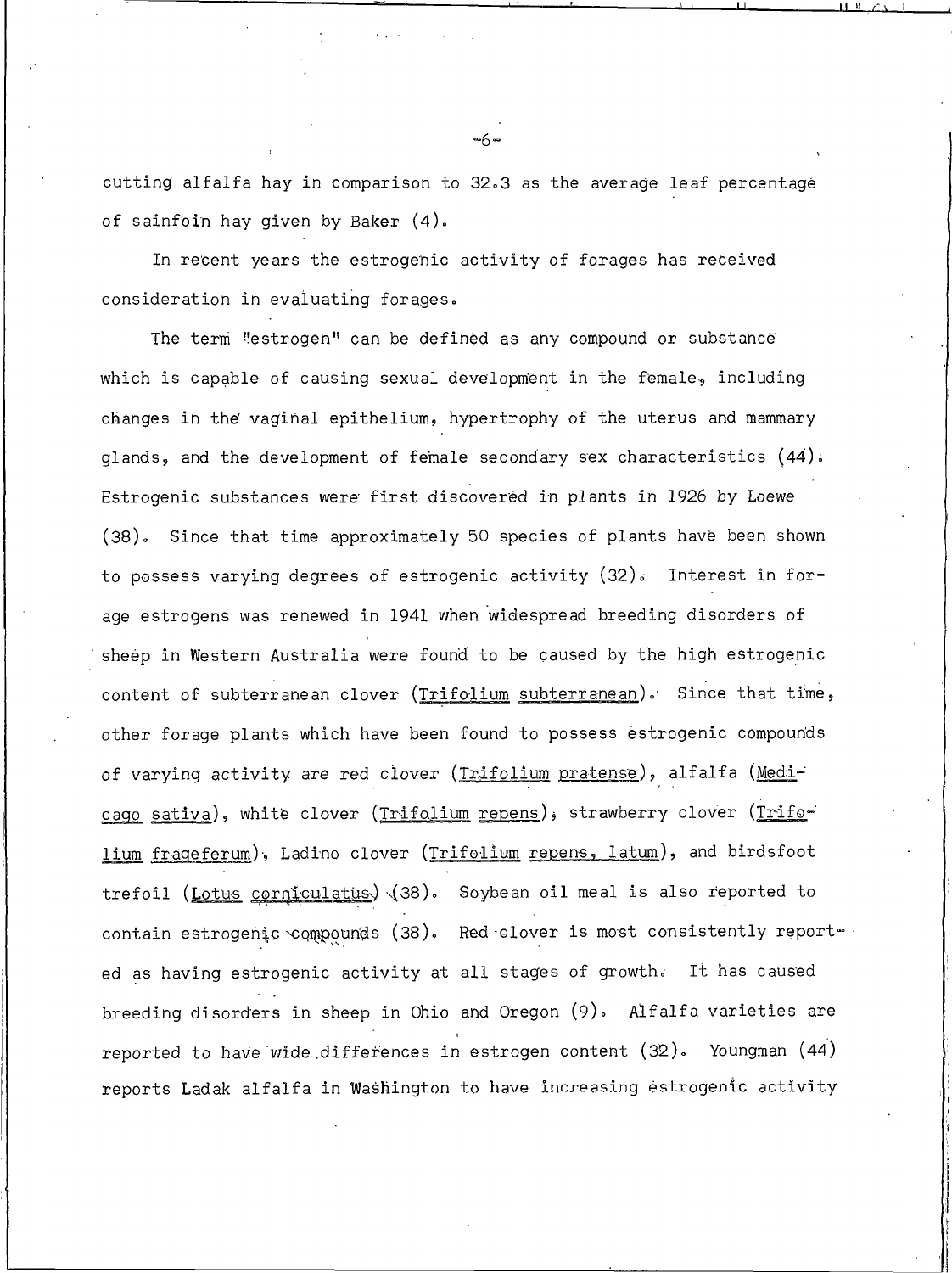with maturity. Hay samples of alfalfa, alsike clover, white clover and red clover have been reported to possess estrogenic activity (38). Alfalfa silage has been found to possess significantly greater estrogenic activity than fresh alfalfa or alfalfa hay  $(32)$ ,  $(44)$ . White clover, birdsfoot trefoil, and alfalfa have been reported to be highest in estrogen content during early spring growth (38). The estrogenic activity of forages seems to vary with variety, stage of growth, number of cuttings and environment  $(32)$ ,  $(44)$ .

Various conflicting theories exist as to the site of production of estrogens in plants. Estrogens occur earliest in the chloroplast fraction, so this would seem the most likely site of production (23).

The estrogenic compounds which have been isolated and identified are the flavinoids, genistein, its glycoside genisten, diadzein, its glycoside diadzin, formononetin, biochanin A and a coumarin-like compound, coumestrol. These all have similar chemical structures which differ mainly in number and location of hydroxyl and methoxyl groups (38). Coumestrol, which has been isolated in all legumes tested, possesses a higher estrogenic activity than any of the other compounds  $(9)$ .

Quantitative and qualitative determination of estrogens in plant and animal material can be accomplished by chemical methods and bio-assay procedures. Chemical procedures are time consuming, especially with plant materials, since chromatrography and accurate analytical methods are necessary. When the chemical and physical properties of estrogens are not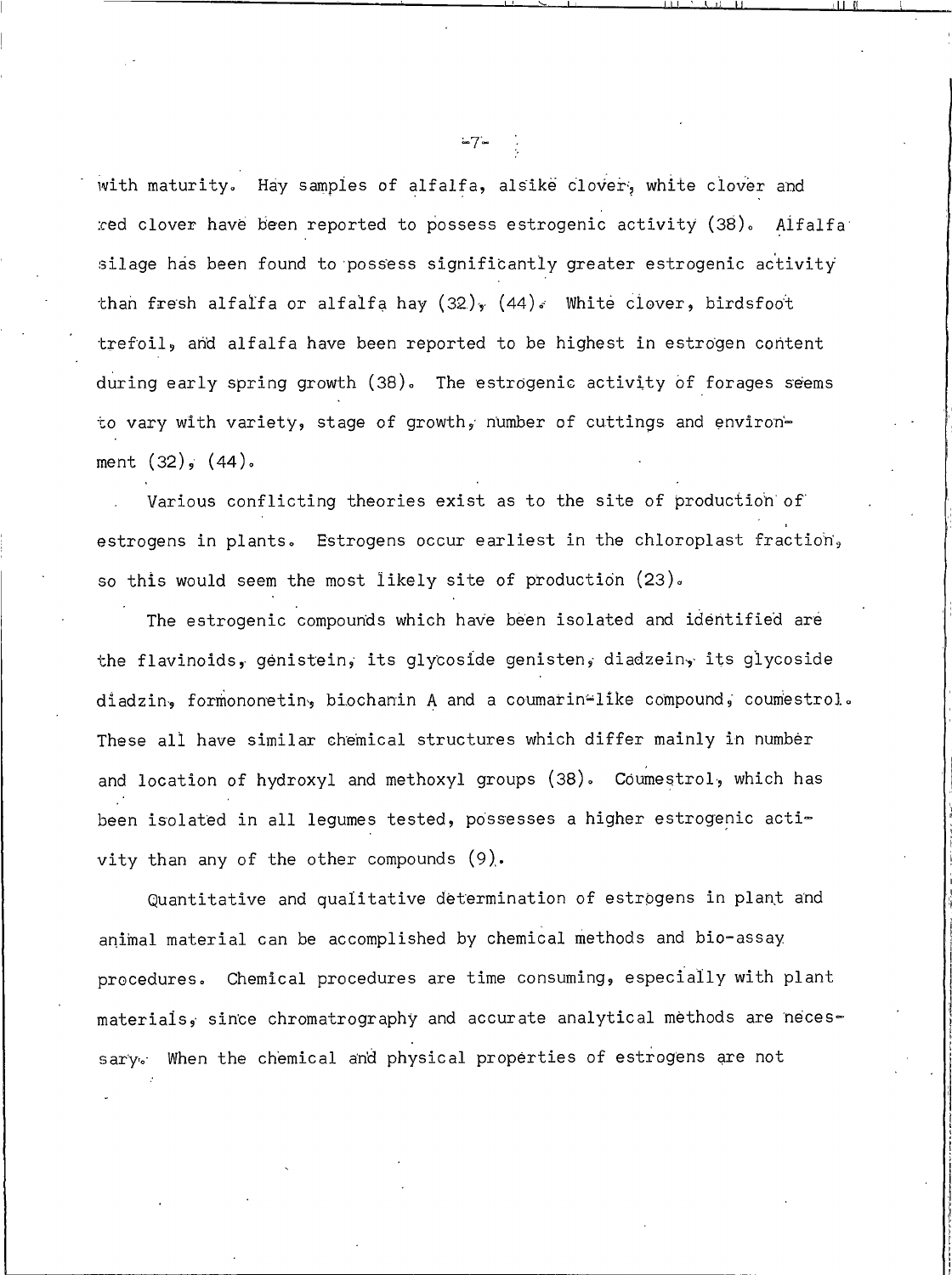desired, a gross quantitative estimate of the estrogenic activity can be obtained by use of bio-assay techniques (38). With forages, this involves extraction of the estrogen with a solvent and then adding the extract to a control ration which is fed to immature female mice or rats. There is no difference in reliability of results, but mice are less expensive. The animals are fed from three to ten days and then sacrificed. The resultant uterine weight increase is used as a measure of estrogenic activity. The results are usually stated as equivalent to the amount of diethylstilbes= trol which would cause the same uterine response (38). Bickoff et al. (8) found that acetone, alcohol, or a 2:1 benzene-alcohol mixture are equally effective in extracting estrogenic compounds from fresh or dried Ladino clover. Drying a forage can cause up to a 75% loss in estrogenic activity. Estrogenic compounds are fairly stable after extraction (9).

In addition to affecting reproduction, plant estrogens have been observed to affect the composition and production of milk and to stimulate growth in castrated male animals (9). Bickoff (9) states, "It now appears that we may need two separate types of forages. One of these would be a low-estrogen forage for breeding stock, because the naturally-occurring estrogens are not desirable here. The second type would be a high-estrogen forage for fattening steers, wethers and poultry." Data has not been published concerning the estrogenic activity of sainfoin or sainfoin seed.

Efficient production of lequme forages is dependent upon successful stand establishment. Among factors influencing establishment are seed size, seed viability, rate of seeding, depth of seeding and variety.

 $-8-$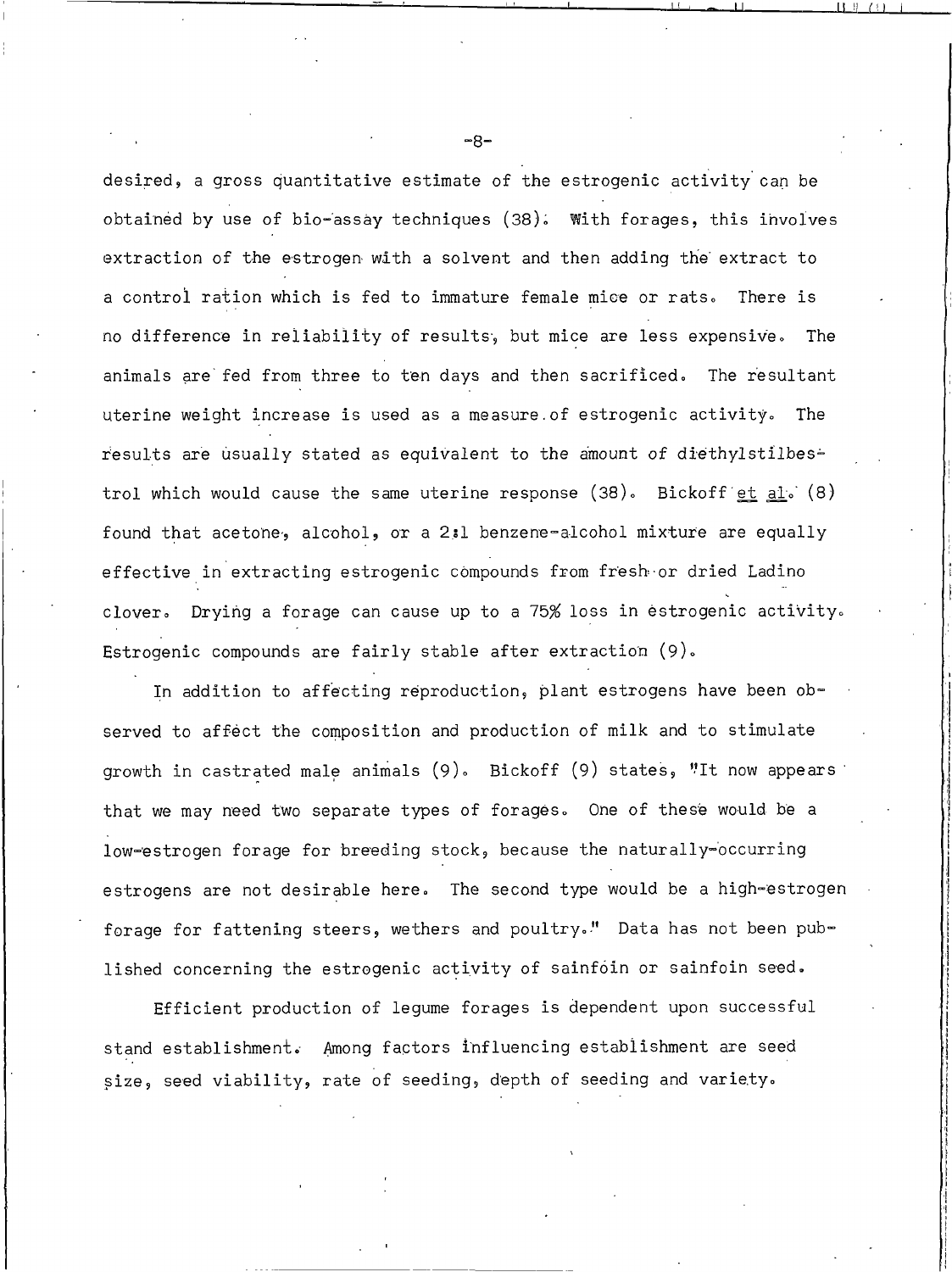Sainfoin seed is produced by the plant in one-seeded pods which are described by Piper (34) as being "brown, indehiscent, lenticular, and reticulated on the surface." Actually, the pod is bean-shaped and bilaterally compressed. It has a rough net veined appearance, and is sometimes referred to as a "cockshead" when it has spines protruding from the ventral edge or keel. Evidence indicates that the spined characteristic is controlled by one pair of genes with spiny dominant to spineless (40).

Sainfoin grown for seed production may produce 25 to 30 bushels of seed in the pod per acre (3). Like alfalfa, it is entomophalous, requiring insect cross-pollination for maximum seed set (15). The podded seed weighs about 30 pounds per bushel, of which one-third, by weight, is pod and shriveled seeds (40). Sainfoin seed remains viable under high drying temperatures after harvest. It is safe to store at 12% moisture and is reported in England to lose its viability after three years storage (30). Sainfoin seed is sold commercially in two forms, milled and unmilled. Milled seed has the pod removed and is kidney-shaped, varying from yellowish green to dark brown in color. Sainfoin seed in the pod weighs 23 grams per 1000 and milled seed weighs 15 grams per 1000 (39). In comparison alfalfa seed weighs 2 grams per 1000 (37). Germination is more uniform from milled seed due to reduction of hard seeds during milling and removal of the seed pod which has been proved to provide mechanical resistance to radicle emergence (40). Unmilled seed retains its viability for a longer period (39).

∥.

 $-Q =$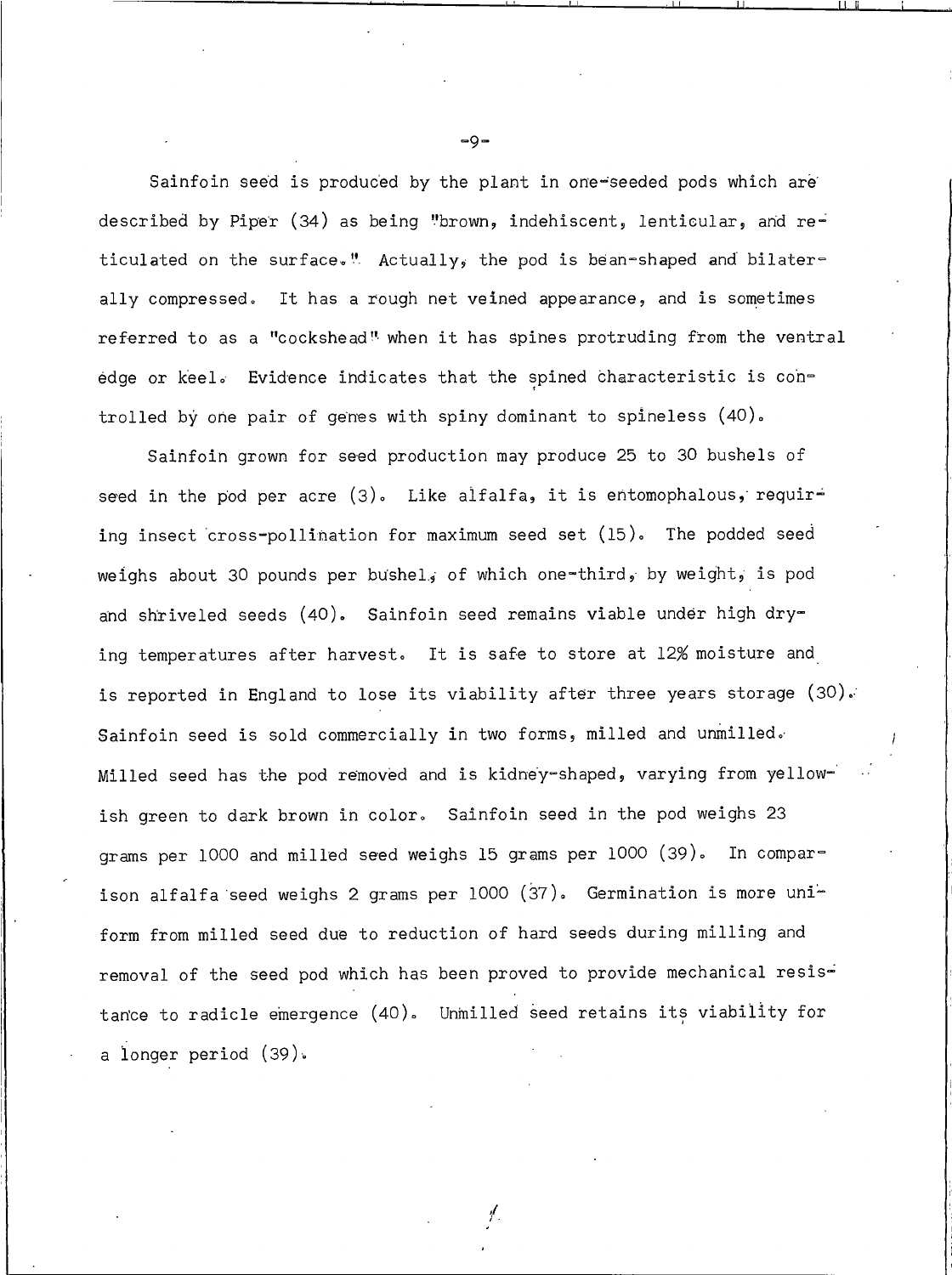The recommended seeding rate for alfalfa and sainfoin in England is 22 and 40 pounds of milled seed per acre, respectively (30). In Montana the recommended seeding rate for alfalfa is 10 to 12 pounds per acre.

Piper (34) states that sainfoin should be seeded at a depth of onehalf inch or more. The most satisfactory seeding depth for small seeded legumes and grasses in this country is 0.5 inch (5). Two inches is the recommended seeding depth for soybeans $(28)_k$ . Erickson  $(13)$  found that as depth of seeding increased, the advantage of large seed over small seed in stand establishment of alfalfa became increasingly apparent. This would cause one to wonder just what the optimum seeding depth for sainfoin might be. Sainfoin seed requires inoculation for proper nitrogen fixation and growth on soils which had not previously grown sainfoin (1). Piper  $(34)$  recommends spring seeding, since fall seedings are more apt to winterkill.

Woodman (42) gives the chemical composition of sainfoin seed as follows:

|                 | lled<br>seed | ed<br>seed |
|-----------------|--------------|------------|
|                 | %            |            |
| Moisture        | 12.01        | 8.98       |
| Crude Protein   | 26.38        | 36.63      |
| Ether Extract   | 5.96         | 7.28       |
| N. Free Extract | 33.74        | 34.06      |
| Crude Fiber     | 17.86        | 9.46       |
| Ash             | 4.05         | 3.58       |
| Calcium         | 1.02         | $\cdot 24$ |
| Phosphorous     | .91          | 1.15       |
| Chlorides       | .11          |            |

For a long time protein has been the most expensive ingredient and a

 $-10-$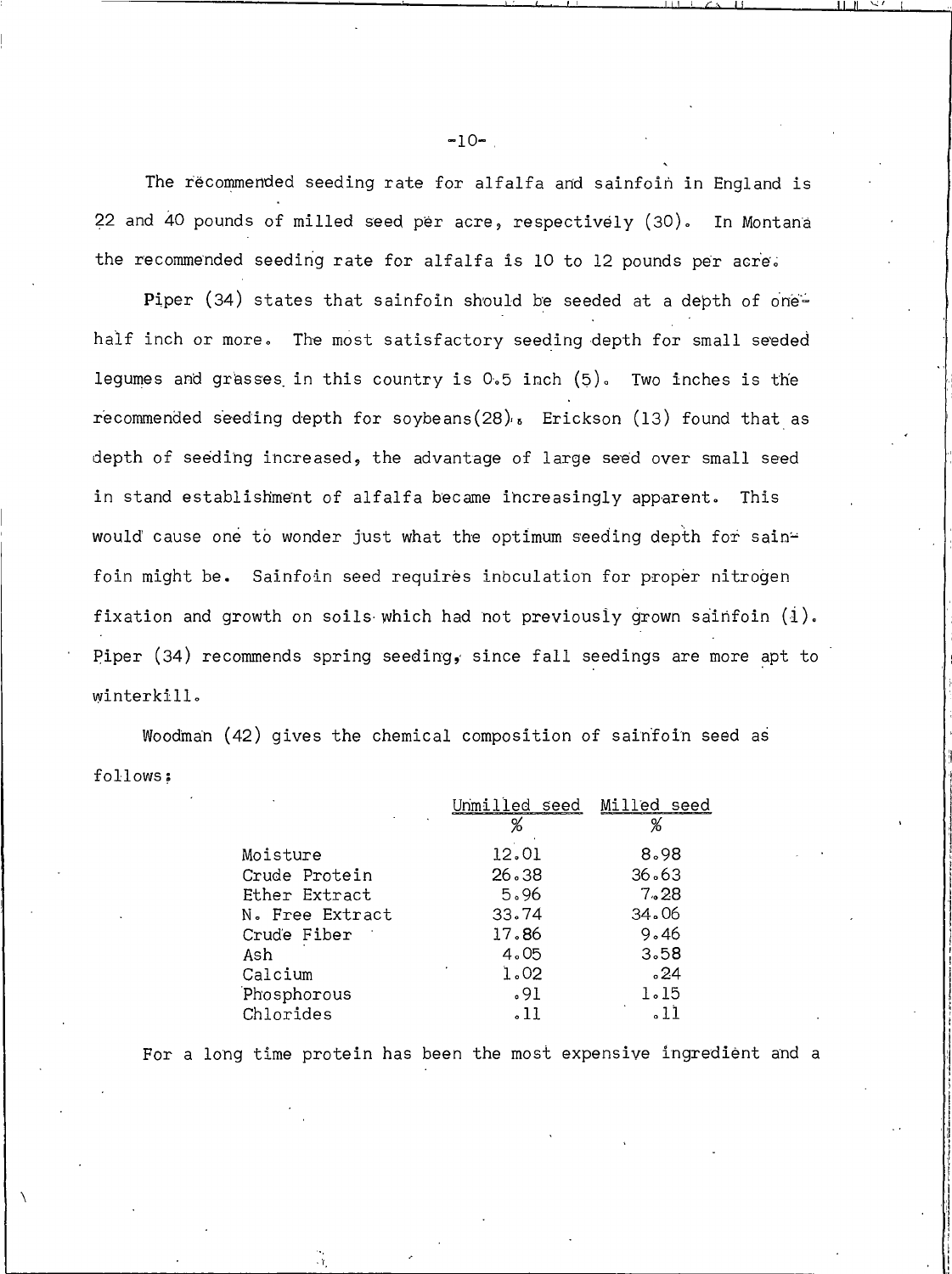limiting factor of livestock rations. Soybean oil meal is commonly used as a protein supplement in livestock rations, including dog and cat foods, because of its high protein content and essential amino acid balance in relation to cereal grains. Recent research indicates that the limiting amino acid for soybean oil meal is methionine, but even without the addition of methionine, it is one of the best quality plant proteins available for livestock feeding  $(2)$ . Soybean oil meal is listed by Morrison (27) as being about 44 % crude protein. Milled sainfoin seed compares fayorably to soybeah oil meal in protein percentage, and might be considered for commercial production if it was equal to soybean oil meal in amino acid balance. Soybean oil meal sells commercially at the present time for \$83 a ton. Woodman (42) indicated that lambs did very well on unmilled sainfoin seed as a protein supplement and would have equaled gains of lambs on lucerne and clover seed if the pod had been removed.

The search of literature on sainfoin indicated that information was lacking in the areas of recommended seeding depth, protein quality of the seed, and comparative seasonal chemical composition including estrogenic activity. Research was undertaken to evaluate these qualities of sainfoin.

 $-11-$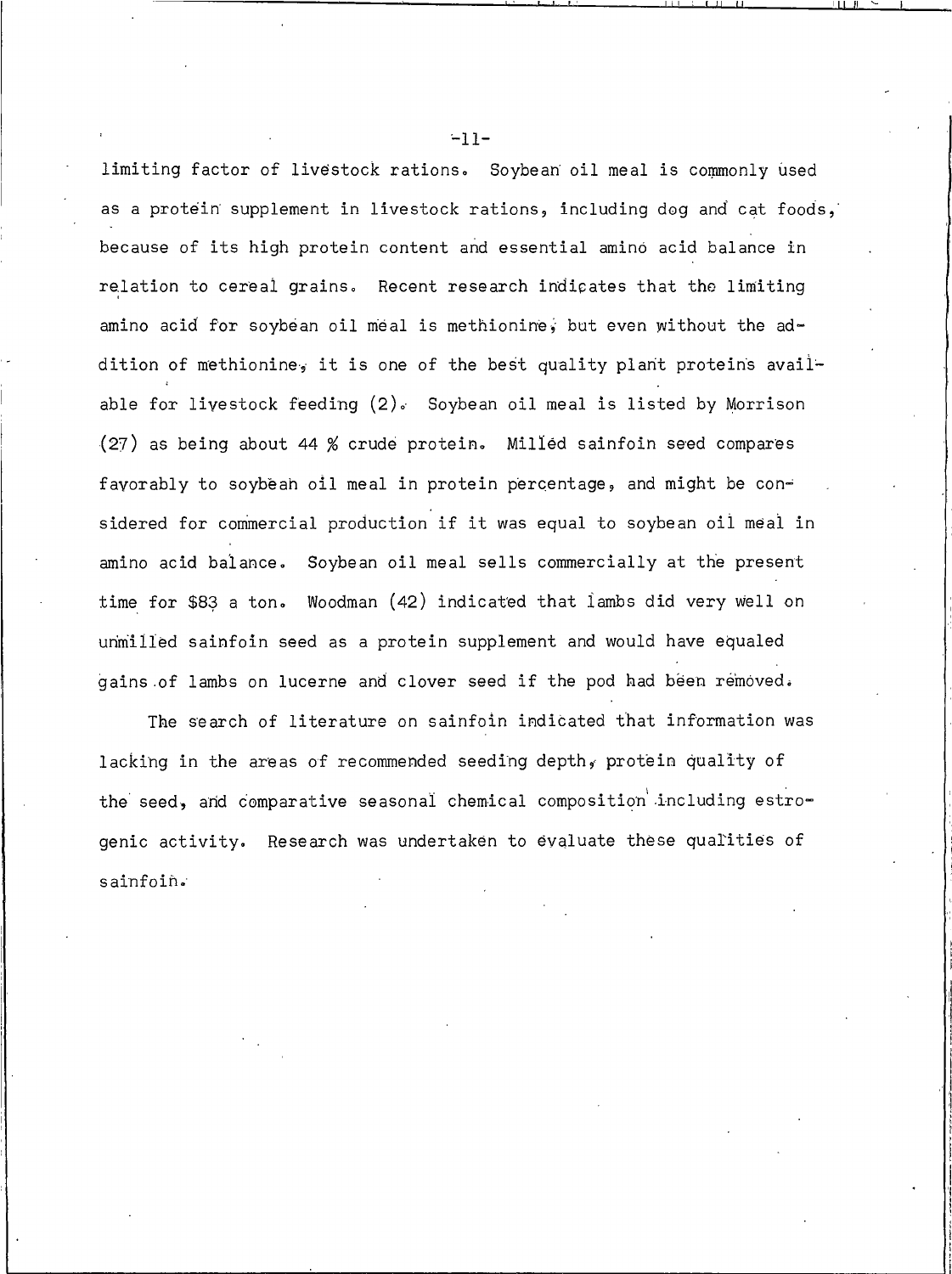#### SEEDING DEPTH

#### Materials and Methods

Because of the exceptionally large size of sainfoin seed and lack of information regarding proper seeding depth, an experiment was designed to evaluate the effect of seeding depth on the resulting seedling emergence of sainfoin.

One hundred alfalfa seeds and an equal number of sainfoin seeds were planted at eight different depths, starting at one-half inch and increasing in one-half inch increments to four inches, in soil on a bench in the greenhouse. A split-plot experimental design was used with seeding depths assigned at random to the main plots and species to subplots. Three replications were planted. Germination percentage of the seed was obtained before planting. Relative rate of emergence was noted and results were compiled as percentage of viable seed emerging. Alfalfa was included in the experiment as a check.

## Results and Discussion

The germination percentage of sainfoin seed and alfalfa seed was 78 and 95 respectively. The sainfoin seed had been stored for three years which refutes data by Owen (30) that indicated sainfoin seed loses its viability during that period of time.

The alfalfa seedlings emerged a day earlier than the sainfoin seedlings at depths of seeding to two inches. Sainfoin at greater depths had the faster emergence. The sainfoin seedlings emerged with the hypocotyl pushing the cotyledons straight up through the soil as did alfalfa. This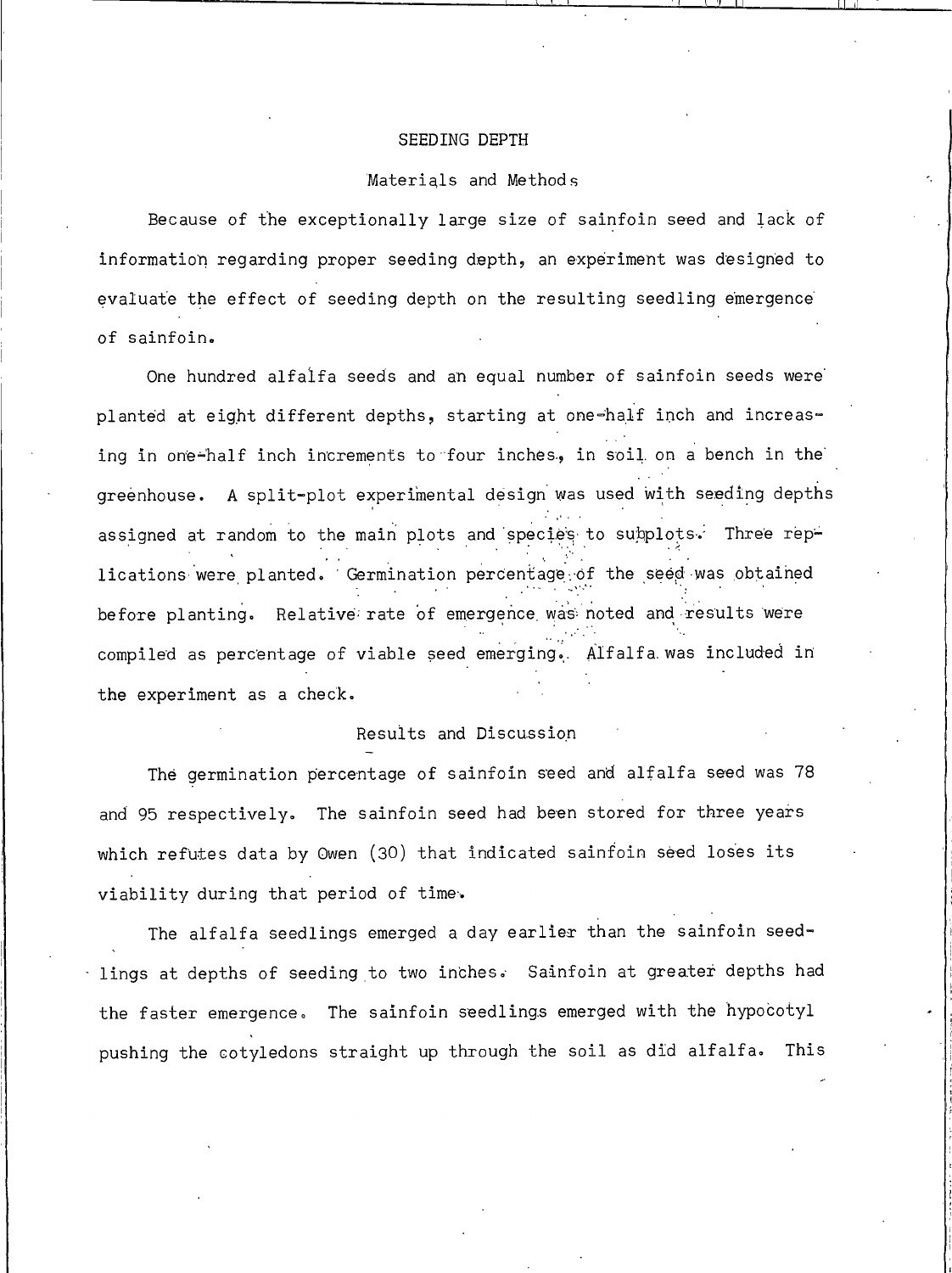| Seeding<br>depth in<br>inches<br>$\mathcal{A}=\{A\in\mathcal{A}\}$ , where $\mathcal{A}=\{A\}$<br>North Corp. | Percent age of<br>sainfoin seeds<br>emerging | Percent age of<br>alfalfa seeds<br>emerging |
|---------------------------------------------------------------------------------------------------------------|----------------------------------------------|---------------------------------------------|
| .5                                                                                                            | 88.5 a b                                     | e na sa Santa Tinggar<br>60.2a              |
| 1.0                                                                                                           | 97.0a                                        | $57.9a$ .                                   |
| 1.5                                                                                                           | 76.9 a b                                     | 56.3a                                       |
| 2.0                                                                                                           | 88.9 a b                                     | 37.2 a b                                    |
| 2.5                                                                                                           | 63.7 b c                                     | $-22.8$ b c                                 |
| 3.0                                                                                                           | 38.9c                                        | $17.6$ b c                                  |
| 3.5                                                                                                           | 9.4 d                                        | l.l c                                       |
| 4.0                                                                                                           | 1.3 d                                        | 1.4c                                        |

Table I. Percentage of viable sainfoin and alfalfa seeds which germinated and emerged from various seeding depths.  $1/$ 

Values underlined within a seeding depth are significantly different'  $\overline{17}$ at  $P = .05$ . Values within the legume followed by the same letter are not signifi-

cantly different at  $\bar{P} = .05$  (12).

 $-13-$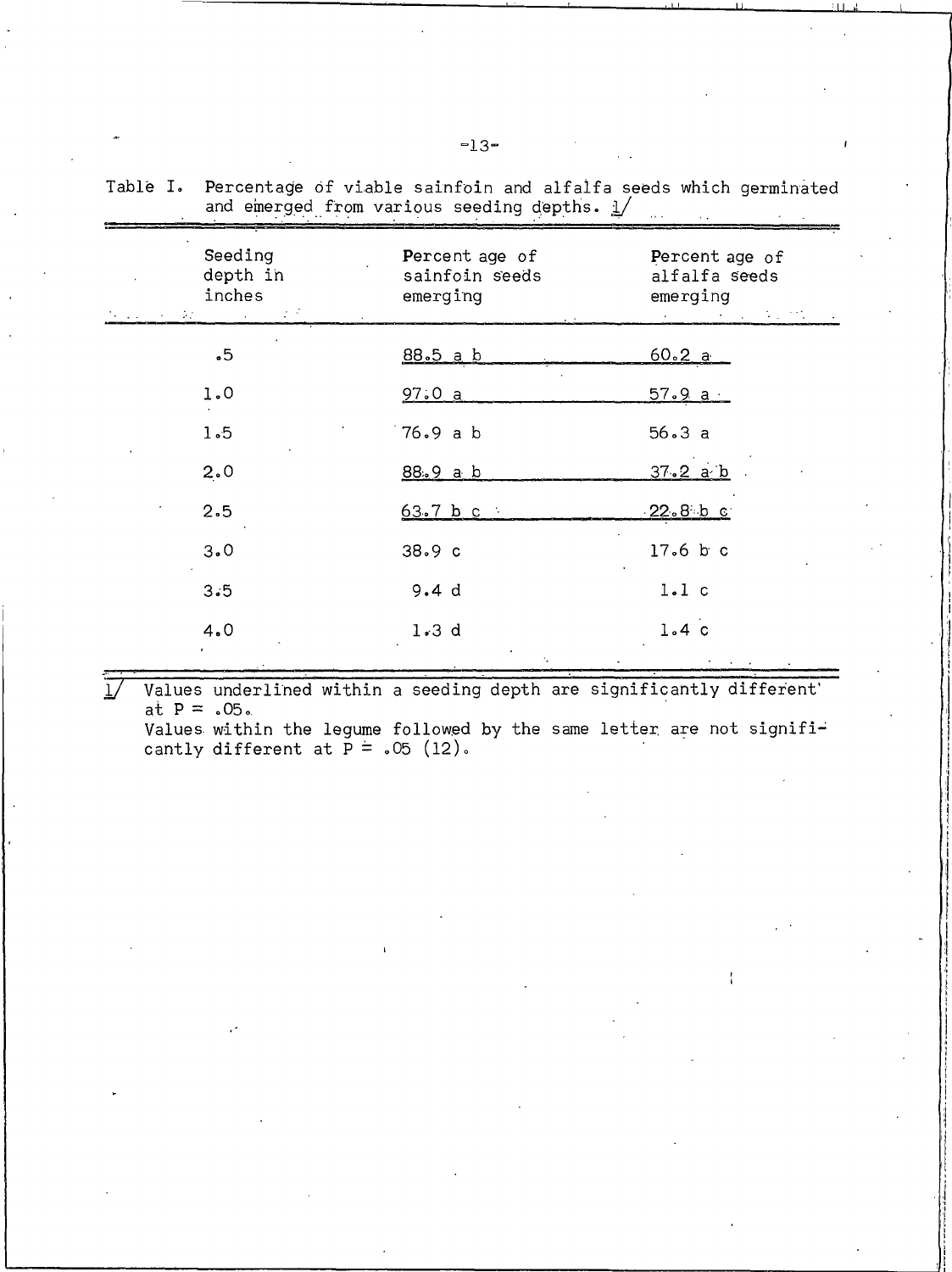is different from some legumes, such as beans, in which the hypocotyl is sharply bent and pulls the cotyledons to the soil surface.

The results of the experiment are shown in Table I as percentage of viable seeds which emerged from the soil as seedlings.

Alfalfa had an emergence of 60.2 % from the 0.5 inch seeding depth which is comparable to field emergence. Sainfoin exhibited good emergence from the first four seeding depths, fair emergence in the 2.5 and 3 inch seeding depths and poor in the 3.5 and 4 inch depths. In comparison, alfalfa had good emergence in the first three seeding depths, fair emergence in the 2, 2.5 and 3 inch seeding depths and poor in the 3.5 and 4 inch depths.

The experiment was designed to place maximum precision in statistical analysis on the seeding depth by legume interaction. A significant difference greater than  $P = .05$  existed between legumes. Seeding depth differences were significant at  $P = .01$  with the interaction having significance greater than  $P = .05$ .

This experiment indicates that sainfoin is superior to alfalfa in seedling emergence and will produce a greater percentage of seedlings than alfalfa from a seeding depth of 3 inches or less.

 $-14-$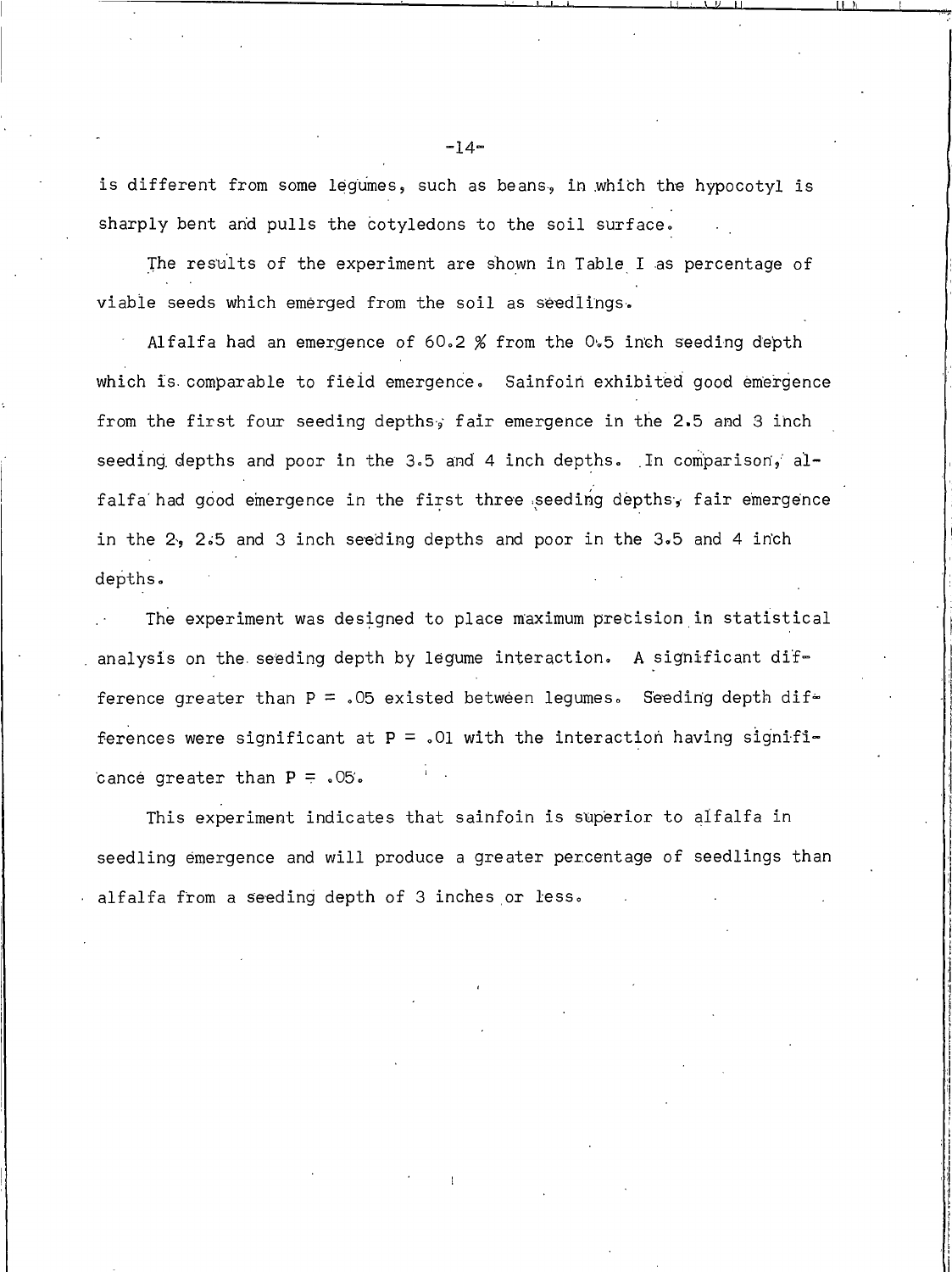# PROTEIN QUALITY OF SAINFOIN SEED

#### Materials and Methods

The experiment herein described was designed to compare the protein quality (essential amino acid balance) of sainfoin seed (Onobrychis viciaefolia) and pigweed seed (Amaranthus retroflexus) with that of soybean oil meal (Givcine max) and to measure its effect on rat growth and feed consumption.

Fifteen three-week-old female white rats were divided into three equal weight groups of five rats each.

Rations were formulated to contain 10% crude protein, on the basis of work by Rama Rao et al. (35) which indicated that the minimum rat requirement of protein for maximum nitrogen retention is 10% and the minimum requirement for maximum growth is 8.8%. Crude protein contents of unhulled sainfoin seed, soybean oil meal and pigweed seed used in the rations were 24.6%, 42.0% and 15.0% respectively.

Table II shows the rations used for the experiment.

| Table II. Composition of rations used to evaluate protein quality of |  |  |  |
|----------------------------------------------------------------------|--|--|--|
| sainfoin seed meal.                                                  |  |  |  |

| Ingredients        | Piqweed seed<br>meal ration | Sainfoin seed<br>meal ration<br>% - | Soybean oil<br>meal ration<br><b>Contract</b> |
|--------------------|-----------------------------|-------------------------------------|-----------------------------------------------|
| Vitamin premix     | 1.0                         | 1.0                                 | 1.0                                           |
| U.S.P. 14 salt mix | 4.0                         | 4.0                                 | 4.0                                           |
| Alpha cellulose    | 5.0                         | 5.0                                 | 5.0                                           |
| Corn oil           | 10.0                        | 10.0                                | 10.0                                          |
| Corn Starch        | 13.3                        | 39.3                                | 56.2                                          |
| Protein source     | 67.7                        | 40.7<br>and the control of the con- | 23.8                                          |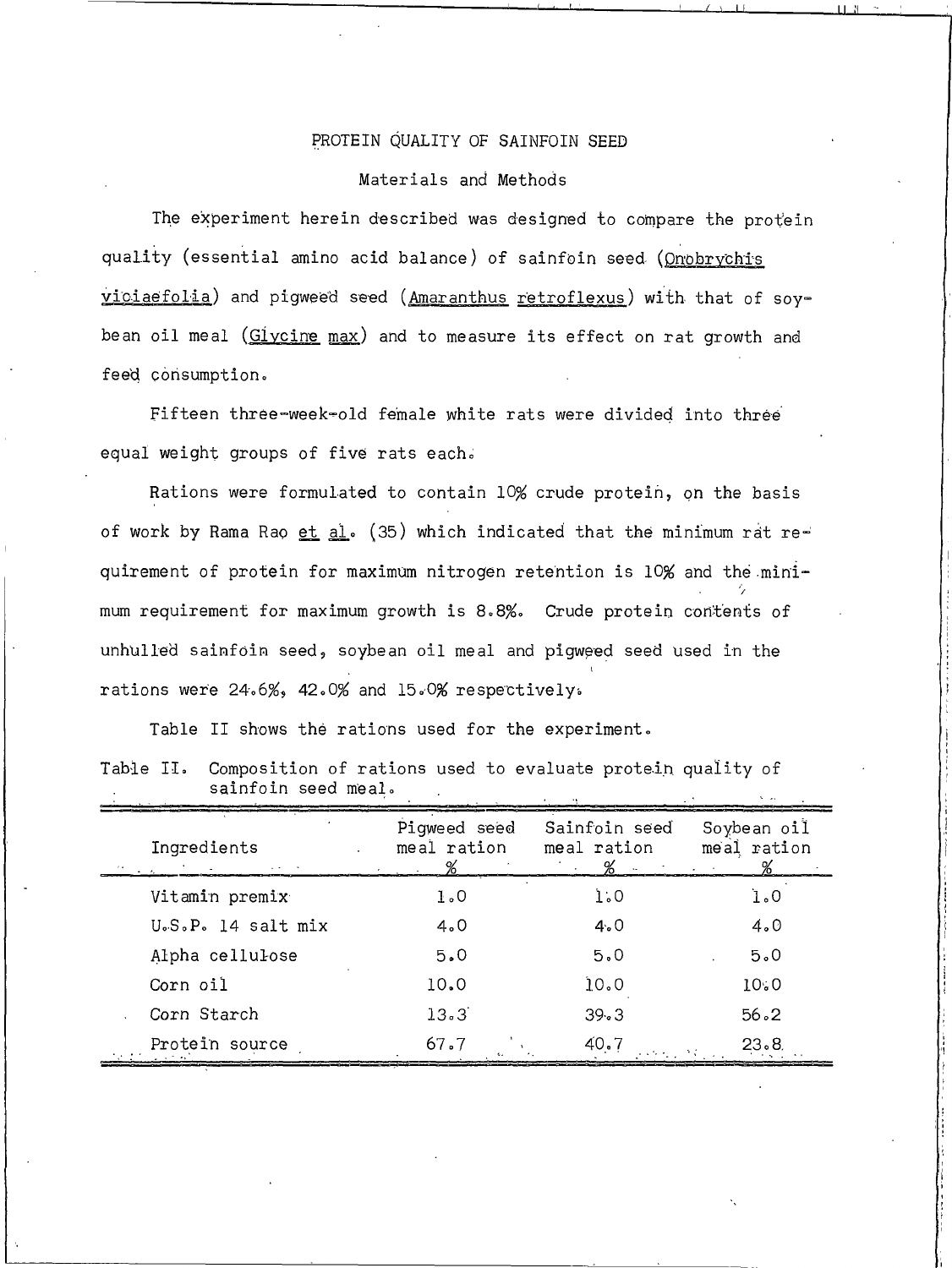Each group of rats was fed ad libitum for 28 days. Weights were taken at about 10 day intervals during the feeding trial and feed consumption was noted.

### Results and Discussion

The soybean oil meal ration and sainfoin seed meal ration produced significantly (P =  $.05$ ) greater rat gains than the pigweed seed meal ration during the last 17 days of the feeding trial (Table III). There was no significant difference between weight gains of rats fed the sainfoin and pigweed rations during the first 11 days of the experiment, nor between weight gains from the sainfoin and soybean rations throughout the trial.

Table III. Average rat weight gains and feed efficiency during a feed trial conducted using pigweed seed meal, sainfoin seed meal. and soybean oil meal as protein sources.l/

| Treatment<br>$\mathcal{L}_{\rm{max}}$                                       | Int.<br>wt.<br>9 F. | 11 day<br>gain    | $11 - 21$<br>day.<br>gain | $21 - 28$<br>day ·<br>gain | Weights taken in grams<br>Final<br>wt.<br><b>All of the State Control</b> | Total<br>gain      | Ava.<br>daily<br>$\Omega_{\rm{max}}=2.2$ | Grs.<br>feed<br>per<br>100<br>grs.<br>gain |
|-----------------------------------------------------------------------------|---------------------|-------------------|---------------------------|----------------------------|---------------------------------------------------------------------------|--------------------|------------------------------------------|--------------------------------------------|
| Soybean oil                                                                 |                     |                   |                           |                            |                                                                           |                    |                                          |                                            |
| meal ration                                                                 | 56.2                | 38.6a             | 28.1a 14.2a               |                            | 136.7                                                                     | 80 <sub>°</sub> 5a | 2.88a                                    | 39.6                                       |
| Sainfoin seed<br>meal ration                                                | 55.9                | 31.5ab            | 30.4a                     | 10.5a                      | 128.3                                                                     | 72.4a              | 2.59a                                    | 460                                        |
| Piqweed seed<br>meal ration                                                 | 57.1                | 20.3 <sub>b</sub> | 11.0b                     | 3.3 <sub>b</sub>           | 91.7                                                                      | 34.6 <sub>b</sub>  | 1.24 <sub>b</sub>                        | 643.                                       |
| $1/$ Differences among rations are significant at $P = .05$ if not followed |                     |                   |                           |                            |                                                                           |                    |                                          |                                            |

by the same letter  $(12)$ .

Kumpta and Harper (22) stated that, "A fall in food intake can usually be detected within a short time after an animal has been fed ad libitum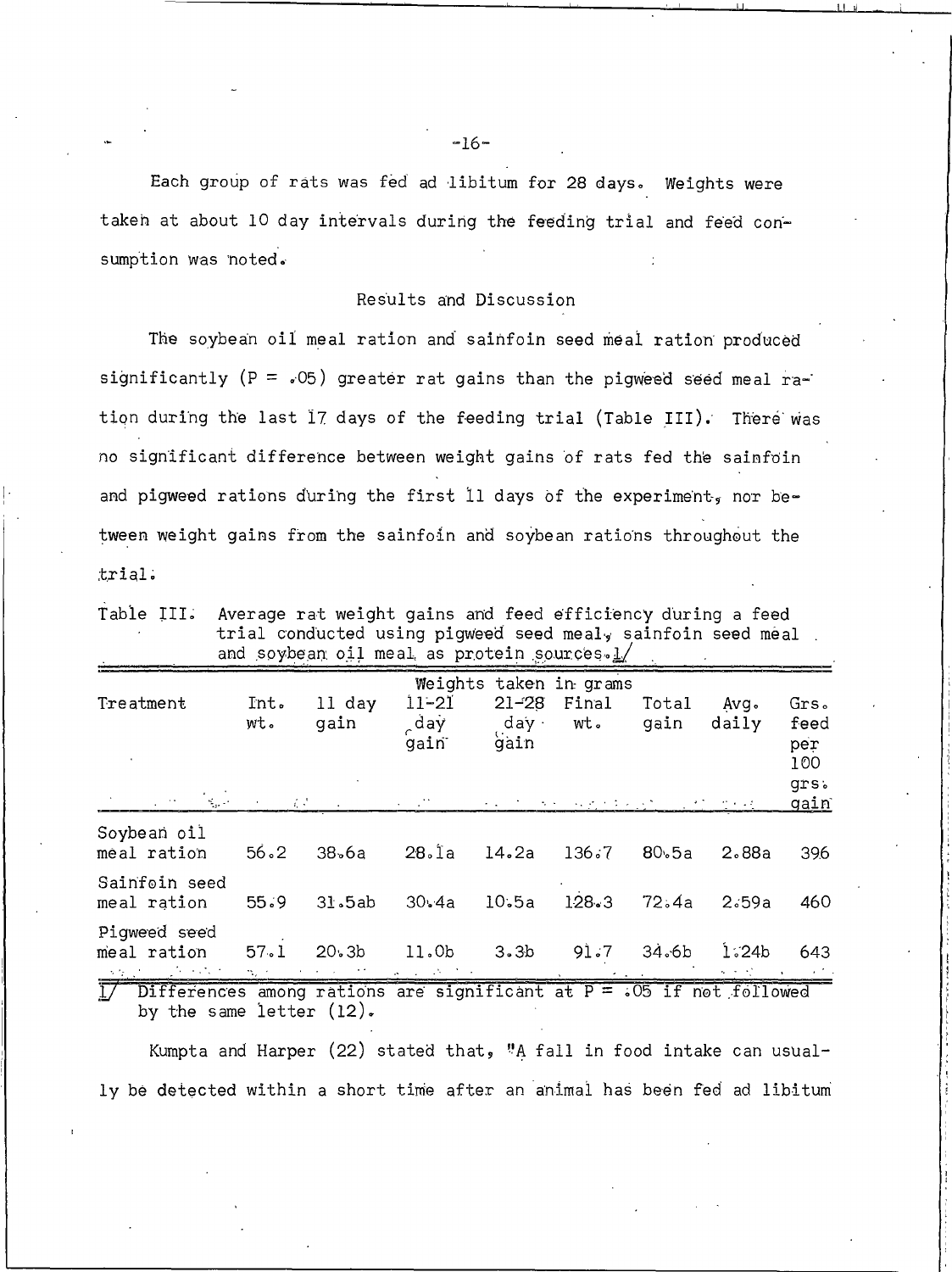a diet in which an amino acid imbalance has been created." This occurred with the rats on the pigweed seed ration. They ate a total of 1112 grams of feed compared to 1595 grams of feed for the rats on soybean and 1664 grams of feed for the rats on sainfoin. They were also more nervous and irritable than the rats in the other two groups. This agrees with previous research by Young and Dunn (43).

The higher feed consumption and lower feed efficiency of the rats on sainfoin as compared to those on soybean may have been due to the pods on the sainfoin seed which were ground with the seed and mixed as part of the ration. These pods were unpalatable and the rats wasted part of them. The pods are high in fiber (42) and should contain less energy than an equal amount in weight of corn starch which was their counterpart in the soybean oil meal ration.

The author surmises, as did Woodman and Evans (42), that milled sainfoin seed with the pods removed would compare much more favorably to soybean oil meal with respect to protein quality.

In England, sainfoin is reported to produce about 600 pounds of milled seed per acre (3). Compared to the present price of soybean oil meal, this would be worth about \$24 per acre. Sainfoin seed could be harvested every year. The value of two years' production of sainfoin seed would be equal to a 24 bushel wheat crop in an alternate year - summer fallow cropping system.

The value of the seed as a protein supplement for the livestock

 $-17-$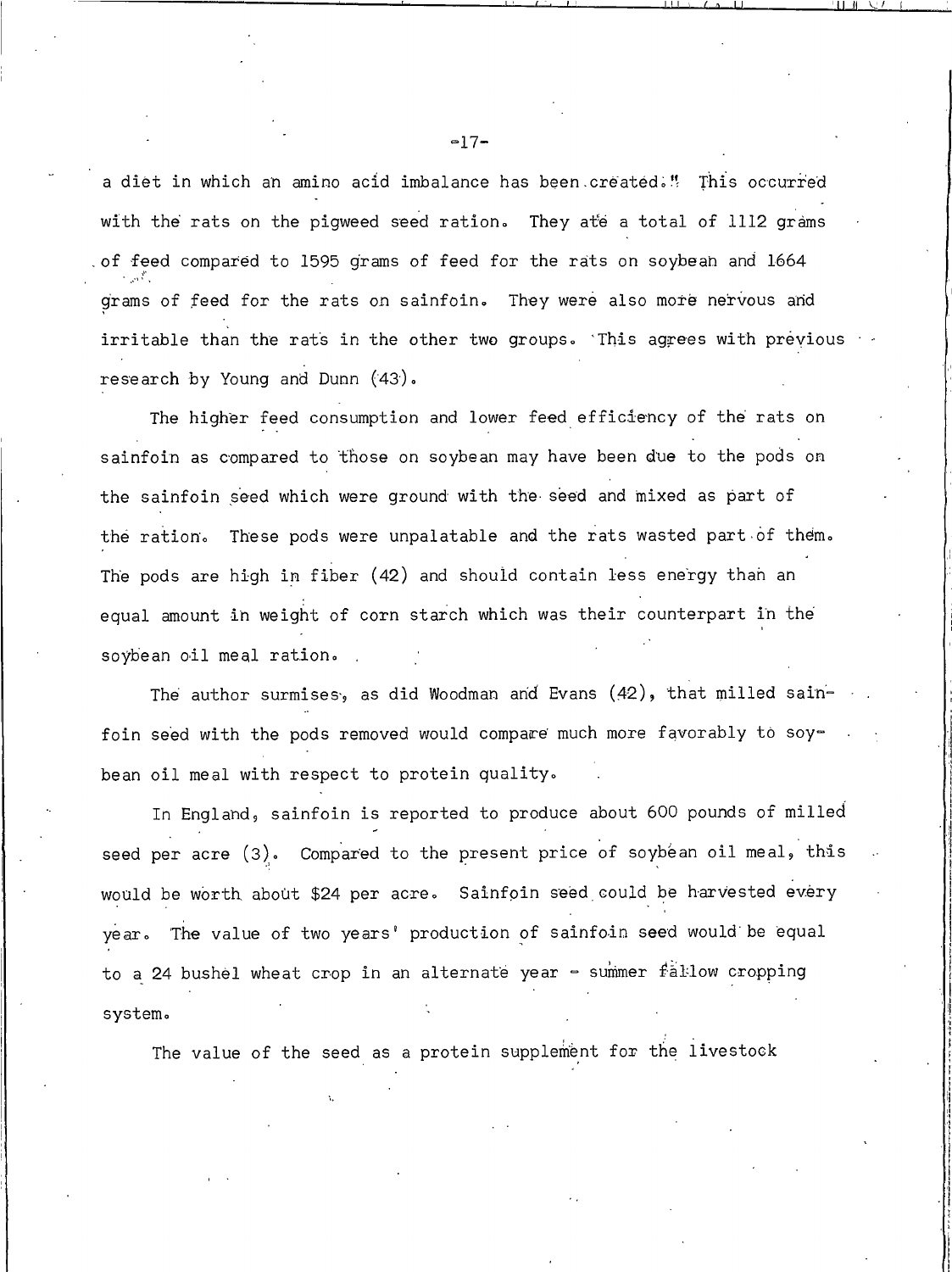industry plus the forage production of the plant makes sainfoin worthy of consideration for production in Montana.

 $-18-$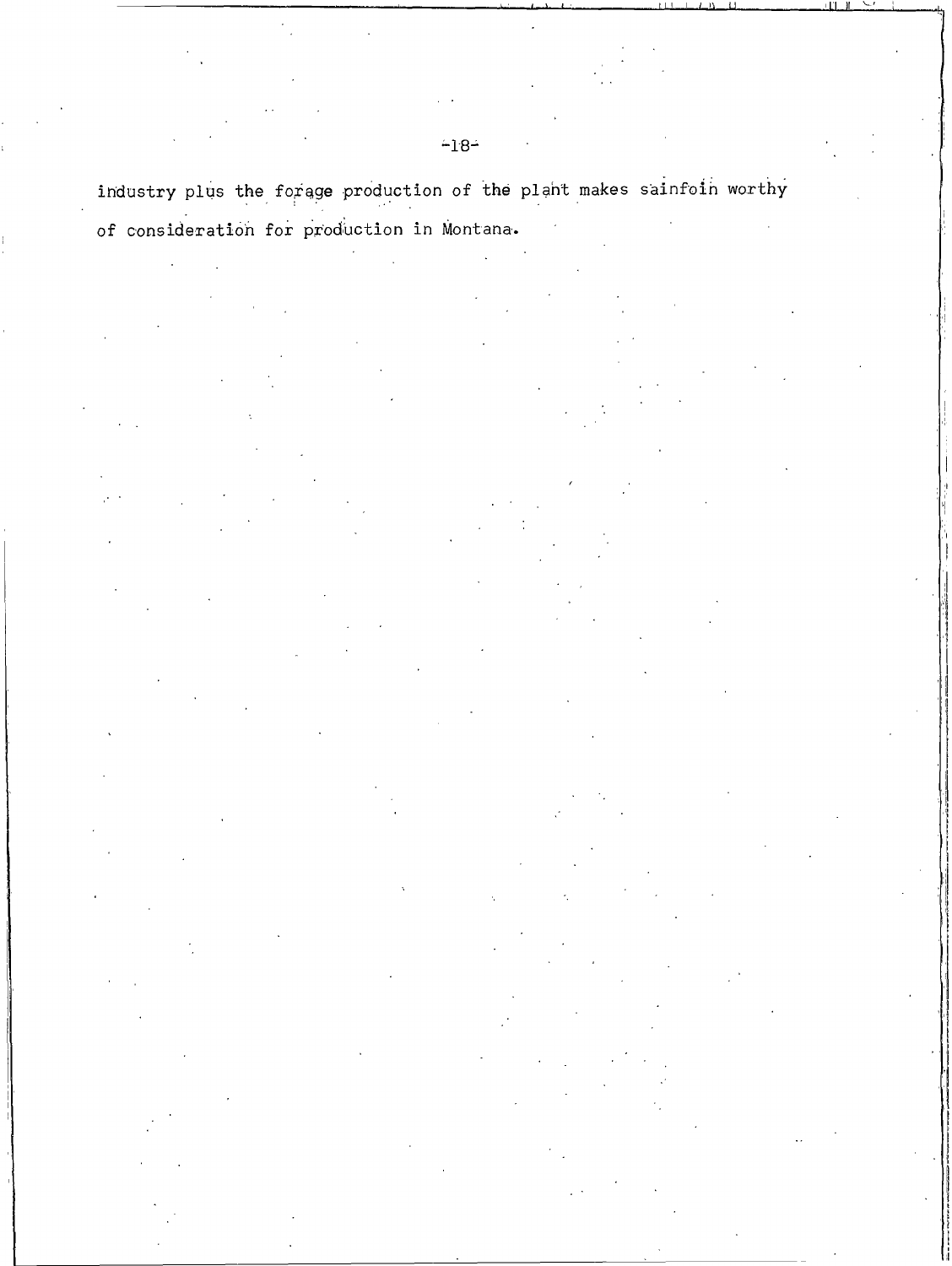#### SEASONAL CHEMICAL COMPOSITION

#### Materials and Methods

In order to obtain a comparison of sainfoin with other forage le= gumes, weekly harvests were made from eight legumes and one grass grown in plots located approximately five miles west of Bozeman on the Montana Agricultural Experiment Station, Crops and Soils Field Research Laboratory. The forages compared were sainfoin (Onobrychis viciaefolia), Ladak alfalfa (Medicago sativa), tetrapoid alsike clover (Trifolium hybridium), Kenland red clover (Trifolium pratense L.), Ladino clover (Trifolium repens), Tana. birdsfoot trefoil (Lotus corniculatus), cicer milkvetch (Astragulus cicer), sickle milkvetch (Astragulus falcatus) and orchardgrass (Dactylis glom $erata$ ).

The harvests were made on Friday afternoon each week. The height of cutting was 2 inches. Height and stage of maturity were noted at time of harvest. The samples were selected at random from the plots, placed in paper bags and oven dried in the forage dryer at about 68° C for three days. Leaf and stem separations were made at the hay stage. Ladino cloyer was not included in the comparison until August 3, when samples were taken on regrowth from the hay cutting. Dry matter percentage was determined and samples ground through a 1/32 inch screen in a Wiley mill for crude protein determination by the Kjeldahl method. Samples of leaf and stem separation from alfalfa and sainfoin were analyzed by the Chemistry Research Laboratory for crude fiber, ether extract, and total ash. Nitrogen free extract was calculated using the other values.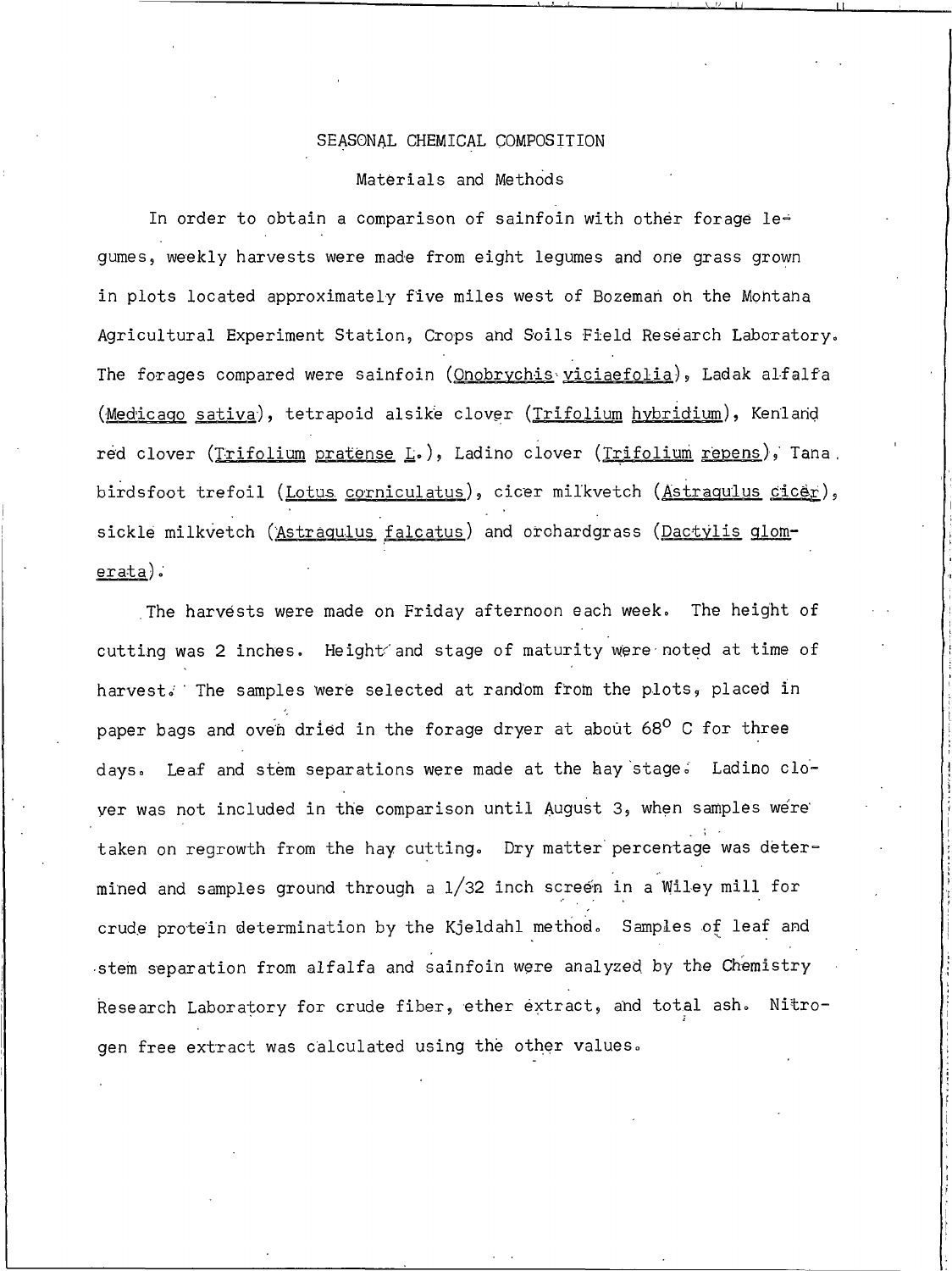## Results and Discussion

The relative rate of maturity of sainfoin in relation to other legumes and orchardgrass is shown in Table IV. Sainfoin reached the hay stage one day earlier than alfalfa. It did not exhibit leaf loss in comparison to alfalfa which, at Bozeman, normally loses some of its lower leaves before reaching the hay stage. Sainfoin and the two milkvetches were less affected by frost in the fall than the other legumes. Sainfoin was the tallest of all legumes during the development of the first cutting, Table V.

Comparative seasonal variation in dry matter is shown in Table VI. Variations from normal for some dates may be attributed to rain and moisture on the forage when the samples were harvested. Sainfoin did not exhibit as high a dry matter percentage as might be expected considering its height and large, rank growing stems.

The protein content of sickle milkvetch was considerably higher than the other legumes throughout the experiment, Table VII. Sainfoin and alfalfa had a lower protein content than previously reported  $(4)$ ,  $(27)$ . This could have been due to environmental, variety, or inoculation effects. The trefoil plants were yellow and appeared to be suffering from improper inoculation or a lack of nitrogen. This could account for its rapid decline in protein content.

The protein and dry matter comparisons were not statistically analyzed because just one sample was taken in the field to obtain the data of

-20∸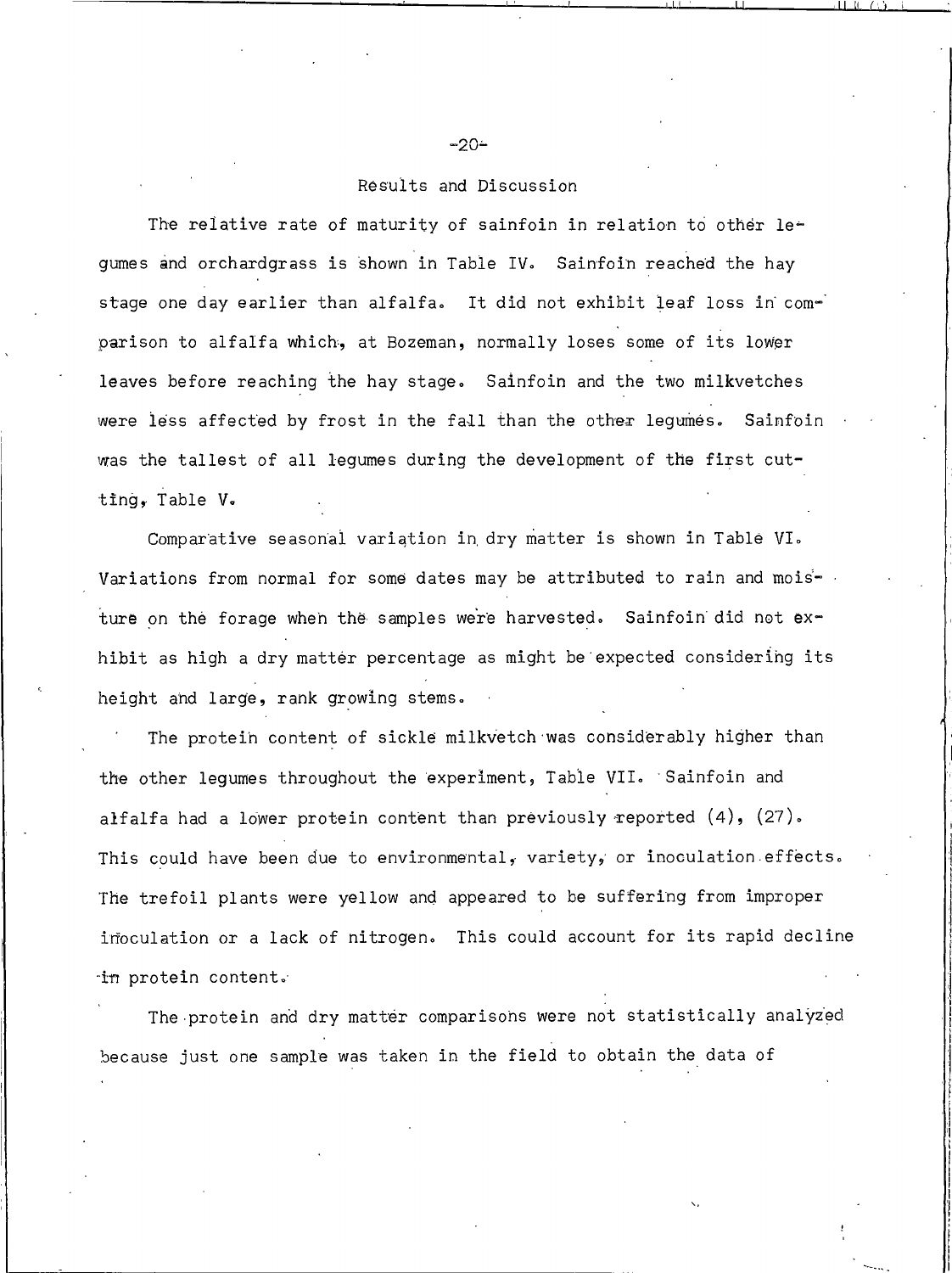|                    | Alfalfa                                                                           | Alsike<br>Clover                          | Birdsfoot<br>Trefoil | Cicer<br>Milk-           | Red<br>Clover           | Sickle<br>Milk-             | Sainfoin                                          | Ladino<br>Clover             | Orchard-        |
|--------------------|-----------------------------------------------------------------------------------|-------------------------------------------|----------------------|--------------------------|-------------------------|-----------------------------|---------------------------------------------------|------------------------------|-----------------|
| Date of<br>Harvest |                                                                                   |                                           | 会会所                  | vetch                    |                         | <u>vetch</u>                |                                                   |                              | grass           |
|                    |                                                                                   |                                           |                      | <u>First Crop Growth</u> |                         |                             |                                                   |                              |                 |
| $5 - 18$           |                                                                                   |                                           |                      | veg.                     | veg.                    | veg.                        |                                                   | ---                          |                 |
| $5 - 25$           | $veg \cdot \star$                                                                 | veg.                                      | veg.                 |                          |                         |                             | yeg.                                              |                              | veg.            |
| $6 - 1$            | veg.                                                                              | veg.                                      | veg.                 | veg.                     | veg.                    | veg.                        | veg.                                              |                              | veg.            |
|                    | veg.                                                                              | veg.                                      | lst buds             | veg.                     | veg.                    | veg.                        | veg.                                              | ---                          | boot            |
| $6 - 8$            | veg.                                                                              | veg.                                      | lst bloom            | veg.                     | veg.                    | lst buds                    | veg.                                              | حاذف                         | heading         |
| $6 - 15$           | lst leaf loss                                                                     | 1st bud                                   | 30% bloom            | veg.                     |                         | 1st bloomadv. bud 1st buds  |                                                   |                              | heading         |
| $6 - 20$           | ---                                                                               | $\Rightarrow$ $\Rightarrow$ $\Rightarrow$ | 75% bloom            | $\overline{\phantom{a}}$ |                         |                             |                                                   | ---                          | pre-bloom       |
| $6 - 22$           | 1st buds                                                                          | 1st bloomFullbloom                        |                      |                          |                         |                             | 1st bud 20% bloompre-bloom 1st bloom              | $- - -$                      | blooming        |
| $6 - 26$           |                                                                                   |                                           |                      |                          | `---                    | $- - -$                     | 50% bloom                                         | $\sim$ $\sim$ $\sim$         |                 |
| $6 - 27$           | 5% bloom                                                                          | $= - -$                                   | ---                  | $- - -$                  | ---                     | pods form                   | ---                                               | ---                          | <u>blooming</u> |
| $6 - 29$           | 35% bloom                                                                         | 75% bloom 75% pods                        |                      |                          |                         |                             | adv.bud fullbloom50% pods 75% bloom               | ---                          | blooming        |
| $7 - 2$            |                                                                                   | fullbloom                                 | $\frac{1}{2}$        | ---                      | $\frac{1}{2}$           | $= - +$                     | $\qquad \qquad \Longleftrightarrow$               | fullbloom                    | $\frac{1}{2}$   |
| $7 - 5$            | $= - -$                                                                           | $\bullet$ $\bullet$                       | $\Rightarrow$        | 50% bloom                | $= 00$                  | $\overline{\phantom{a}}$    | $\bullet$ $\bullet$ $\bullet$ $\dot{\phantom{a}}$ | ذخاذ                         | ---             |
| $7 - 6$            | 65% bloom                                                                         | 15% d.f.*85% pods                         |                      |                          |                         | 60% bloom 40% d.f.100% pods | 75% d.f.                                          | $- - -$                      | $s.f.*$         |
| $7 - 14$           | 5% pods                                                                           | 50% d.f. 100% pods 15% pods 80% d.f.      |                      |                          |                         | $s$ .f.                     | 90% pods                                          | $\sim$ $\sim$ $\sim$         | $s$ .f.         |
| $7 - 20$           | 25% pods                                                                          | 75% d.f.                                  | $s \cdot f \cdot$    |                          | 75% podd 90% d.f.       | $s$ .f.                     | $s$ .f.                                           | $= - -$                      | $s$ .f.         |
| $7 - 27$           | 50% pods                                                                          | 95% d.f.                                  | $s$ .f.              | 100% pods                | $s$ .f.                 | $s$ .f.                     | $s$ .f.                                           | $- - -$                      | s.f.            |
|                    |                                                                                   |                                           |                      |                          | Regrowth After Cutting  |                             |                                                   |                              |                 |
| $8 - 3$            | veg.                                                                              | veg.                                      | 25% bloom            | veg.                     | 5% bloom                | veg.                        |                                                   | $-$ yeg. $ 10\%$ bloom       | veg.            |
| $8 - 10$           | $veg \circ$                                                                       |                                           | 5% bloom 40% pods    | $vec{ve}$                | 15% bloom               | veg.                        | veg.                                              | 20% bloom                    | veg.            |
| $8 - 17$           | 15% bloom                                                                         | $10\%$ bloom $90\%$ pods                  |                      | veg.                     | 50% bloom               | veg.                        | 10% bloom35% bloom                                |                              | veg.            |
| $8 - 24$           | 40% bloom                                                                         | $20\%$ bloom $100\%$ pods                 |                      | veg.                     | 70% bloom               | veg.                        | 20% bloom50% bloom                                |                              | veg.            |
| $8 - 31$           | 50% bloom                                                                         | $15\%$ d.f.                               | $s \circ f \circ$    | yeg.                     | 30% d.f.                | veg.                        | 35% bloom100%bloom                                |                              | veg.            |
| $9 - 7$            | $5.0\%$ d, f.                                                                     | 75% d.f.                                  | $s$ .f.              | veg.                     | !60% d.f.               | veg.                        | 60% d.f. 45% d.f.                                 |                              | veg.            |
| $9 - 14$           | $65\%$ d.f.                                                                       | $95%$ d.f.                                | $s$ .f.              | veg.                     | 85% d.f.                | veg.                        | 90% d.f. 90% d.f.                                 |                              | veg.            |
| $9 - 21$           | frosted                                                                           | s.f.                                      | $\perp$ s.f. $\perp$ | veg.                     | <u> 195% d.f.   veg</u> |                             |                                                   | <u>p.f.* 90% d.f.   veg.</u> |                 |
| $1/\sqrt{2}$       | Underscored stages indicate dates and stages considered to be correct for haying; |                                           |                      |                          |                         |                             |                                                   |                              |                 |
|                    | samples for leaf-stem separations were taken on these dates.                      |                                           |                      |                          |                         |                             |                                                   |                              |                 |

Table IV. Growth stages of 8 legumes and orchardgrass on various harvest dates at Bozeman in  $1962.1$ /

 $veg.$  = vegetative stage. d.f. = dried flowers after blooming. s.f. = seeds forming.<br>p.f. = pods forming.  $\ast$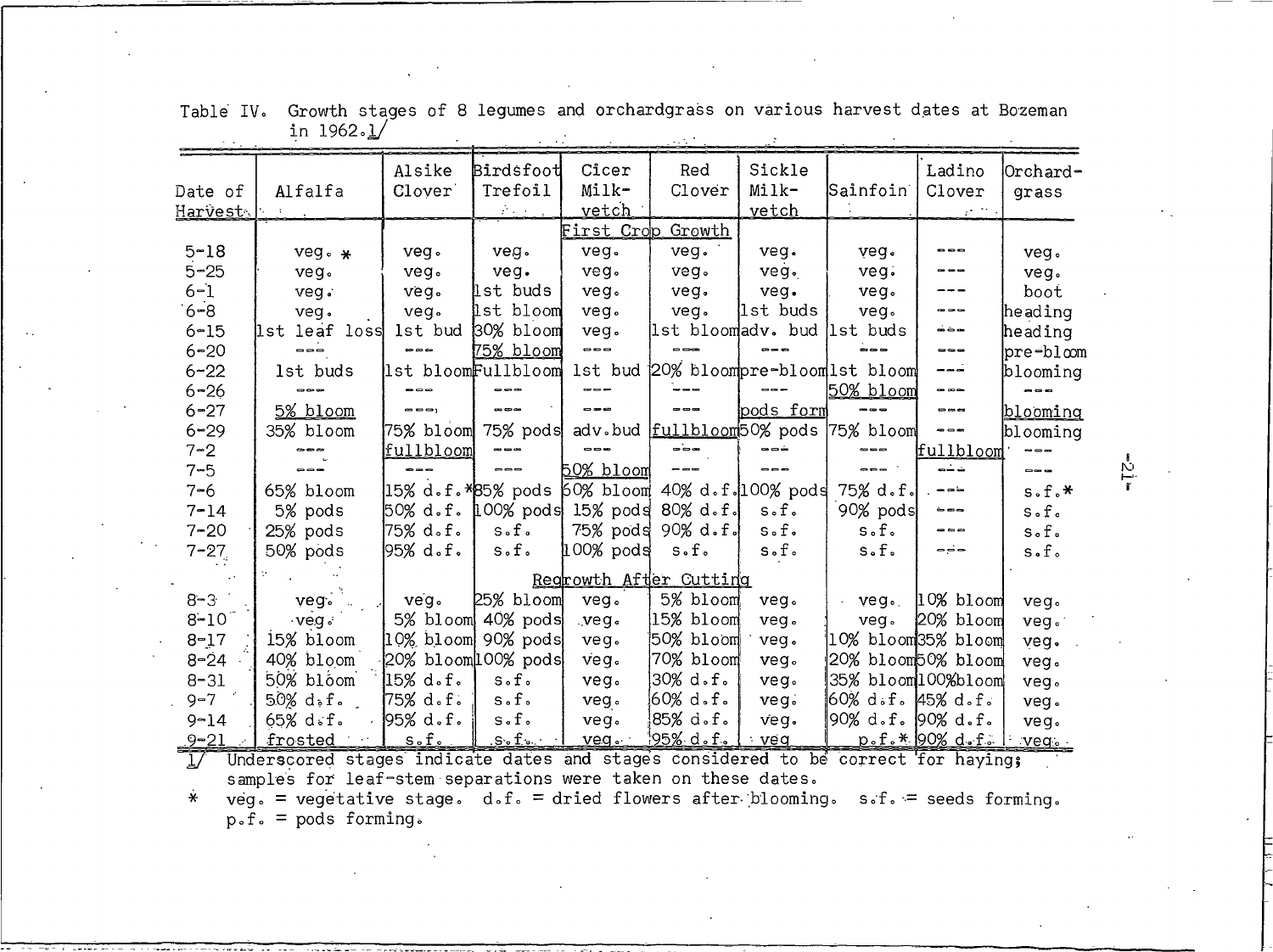|          | Bozeman in 1962.1/           |                |                  |                          |                              |                           |                 |        |                       |
|----------|------------------------------|----------------|------------------|--------------------------|------------------------------|---------------------------|-----------------|--------|-----------------------|
| Date of  |                              |                | Alsike Birdsfoot | Cicer                    | Red                          | Sickle                    |                 | Ladino | Orchard-              |
|          | Harvest Alfalfa              |                | Clover Trefoil   | Milkvetch Clover         |                              | Milkvetch Sainfoin Clover |                 |        | grass                 |
|          |                              |                |                  |                          | First Crop Growth            |                           |                 |        |                       |
|          |                              |                |                  |                          |                              |                           |                 |        |                       |
|          | in.                          | in.            | in.              | in.                      | in.                          | in.                       | in.             | in.    | in.                   |
| $5 - 8$  | 12                           | 4              | $\mathbf 5$      | $\mathbf 5$              | 8                            | 6                         | 8               |        | 12                    |
| $5 - 25$ | 16                           | 9              | 9                | $\overline{7}$           | 9                            | 10                        | 12              |        | 14                    |
| $6 - 1$  | 19                           | 12             | 12               | 11                       | 15                           | 15                        | 16              |        | 19                    |
| $6 - 8$  | 22                           | 14             | 14               | 15                       | 19                           | 20                        | 20              |        | 24                    |
| $6 - 15$ | 25                           | 20             | 17               | 16                       | 22                           | 21                        | 23              |        | 30                    |
| $6 - 20$ |                              |                | <u>20</u>        |                          | $\qquad \qquad \blacksquare$ | $\blacksquare$            | <b></b>         |        | $\omega^*$            |
| $6 - 22$ | 29                           | 24             | 21               | 21                       | 24                           | 27                        | 33              |        | 44                    |
| $6 - 26$ | $\qquad \qquad \blacksquare$ | $\blacksquare$ |                  | $\blacksquare$           |                              |                           | 34              |        | $\blacksquare$        |
| $6 - 27$ | 32                           |                |                  | à.                       |                              | 29                        |                 |        | 47 <sup>°</sup>       |
| $6 - 29$ | 32                           | 24             | 22               | 22                       | <u>24</u>                    | 30 <sup>°</sup>           | 36              |        | 48                    |
| $7 - 2$  | -                            | 24             | خه               | $\overline{\phantom{0}}$ |                              |                           |                 | 14     | $\blacksquare$        |
| $7 - 5$  |                              | $\blacksquare$ |                  | 24                       |                              |                           |                 |        | $\tilde{\phantom{a}}$ |
| $7 - 6$  | 34                           | 24             | 24               | $\overline{25}$          | 29                           | 33                        | 38              |        | 48                    |
| $7 - 14$ | 36                           | 24             | 24               | 26                       | 29                           | 33                        | 38              |        | 48                    |
| $7 - 20$ | 36                           | 24             | $\cdot$ 24       | 26                       | 29                           | 33                        | 38              |        | 48                    |
| $7 - 27$ | 36                           | 24             | 24               | 26                       | 29                           | 33                        | 38              |        | 48                    |
|          |                              |                |                  |                          | Regrowth after cutting       |                           |                 |        |                       |
| $8 - 3$  | 14                           | 7              | 13               | 2                        | 16                           | 5                         | 9               | 7      | 7                     |
| $8 - 10$ | 16                           | 9              | İЗ               | 4                        | 20.                          | 7                         | 12 <sup>1</sup> | 10     | 12                    |
| $8 - 17$ | 21                           | 11             | 13               | 6                        | 24                           | 9                         | 17              | 10     | 13                    |
|          |                              | 10             |                  |                          |                              | 10                        |                 |        |                       |
| $8 - 24$ | $\overline{22}$              |                | 14               | 8                        | 24                           |                           | 18              | 12     | 14                    |
| $8 - 31$ | 21                           | 10             | 14               | 6                        | 24                           | 10                        | 22              | 11     | 13                    |
| $9 - 7$  | 18                           | 10             | 13               | 8                        | 24                           | 10.                       | 20              | 10     | 13                    |
| $9 - 14$ | 18                           | 9              | ÌЗ               | 8                        | 23                           | 9                         | 20              | 10     | 13                    |
| $9 - 21$ | 16                           | 9              | 13               | 9                        | 23                           | 11                        | 19.             | 9      | 12                    |
|          |                              |                |                  |                          |                              |                           |                 |        |                       |

Table V. Height in inches of 8 legumes and orchardgrass on various harvest dates at

Values underlined are heights at hay stage.  $\frac{1}{2}$ 

 $-25 -$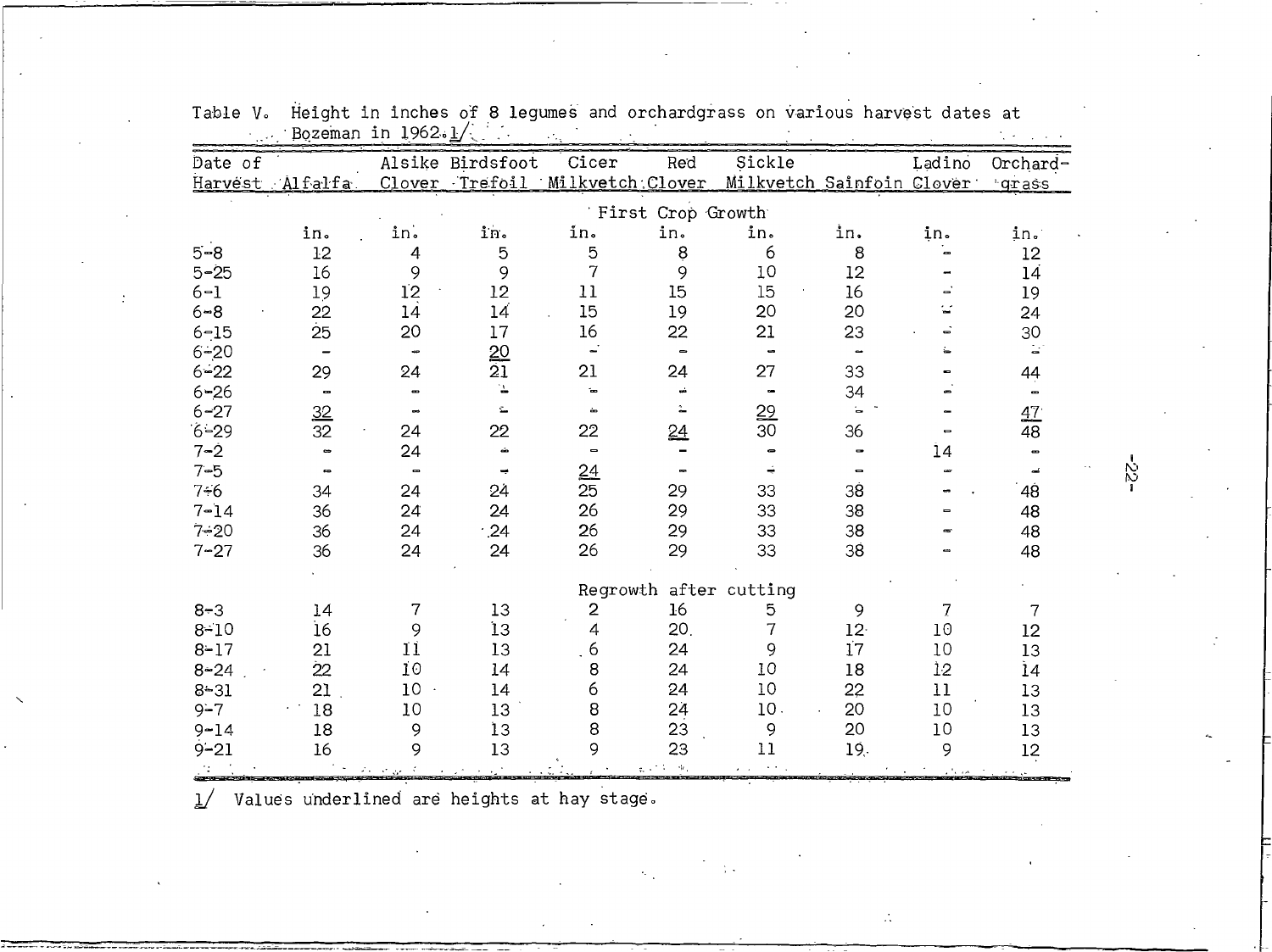|                             |                        | Bozeman in $1962.4$ |                  |                                                          |                          |                        |                     |                                                                                                                                                                                                                                                                                                                                                                                              |             |
|-----------------------------|------------------------|---------------------|------------------|----------------------------------------------------------|--------------------------|------------------------|---------------------|----------------------------------------------------------------------------------------------------------------------------------------------------------------------------------------------------------------------------------------------------------------------------------------------------------------------------------------------------------------------------------------------|-------------|
| $\overline{\text{Date of}}$ |                        |                     | Alsike Birdsfoot | Cicer                                                    | Red                      | Sickle                 |                     | Ladino                                                                                                                                                                                                                                                                                                                                                                                       | Orchard=    |
|                             | Harvest Alfalfa Clover |                     | Trefoil          | Milkvetch Clover Milkvetch Sainfoin Clover grass         |                          |                        |                     |                                                                                                                                                                                                                                                                                                                                                                                              |             |
|                             | %                      | %                   | $\overline{\%}$  | $\overline{\mathscr{C}}$                                 | $\overline{\mathscr{C}}$ | $\frac{1}{6}$          | ℅                   | . %                                                                                                                                                                                                                                                                                                                                                                                          | %           |
|                             |                        |                     |                  |                                                          | First crop growth        |                        |                     |                                                                                                                                                                                                                                                                                                                                                                                              |             |
| $5 - 18$                    | 16.8                   | 17.1                | 15.5             | 10.1                                                     | 18.0                     | 23.7                   | 16:0.               |                                                                                                                                                                                                                                                                                                                                                                                              | 21.6        |
| 5425                        | 14.8                   | 15.0                | 14.3             | 14.4                                                     | $-15.8$                  | 17.8                   | 14.3                |                                                                                                                                                                                                                                                                                                                                                                                              | 14.7        |
| $6 - 1$                     | 15.9                   | 12.9                | 14.4             | 13.7                                                     | 13.7                     | 15.9                   | 14.5                |                                                                                                                                                                                                                                                                                                                                                                                              | 19.2        |
| $6 - 8$                     | 17.0                   | 13.3                | 16.1             | 14.2                                                     | 14.4.                    | 17.6                   | 15.3                |                                                                                                                                                                                                                                                                                                                                                                                              | 19.5        |
| $6 - 15$                    | 18.9                   | 11.9                | 16.3             | 13.7                                                     | 18.2                     | 18:5                   | 16.4                |                                                                                                                                                                                                                                                                                                                                                                                              | 24.3        |
| $6 - 20$                    | للمشام                 |                     | 18.5             | $\sim$ $\sim$ $\sim$                                     | خوده                     | بتجاذب                 | لتأتياتها           |                                                                                                                                                                                                                                                                                                                                                                                              | $-22$       |
| $6 - 22$                    | 23.9                   | 15.5                | 19.1             | 16.2                                                     | 22.9                     | 23:7                   | 20.9                |                                                                                                                                                                                                                                                                                                                                                                                              | 29:5        |
| $6 - 26$                    | كالمالماك              |                     | تمتلثها          | دكند                                                     | لنكدد                    | المشقات                | 27.3                |                                                                                                                                                                                                                                                                                                                                                                                              | لمتحفظه     |
| $6 - 27$                    | 28.4                   |                     |                  | المتبالية                                                | سينبث                    | 33:2                   | 1121                | $\frac{1}{2} \frac{1}{2} \frac{1}{2} \frac{1}{2} \frac{1}{2} \frac{1}{2} \frac{1}{2} \frac{1}{2} \frac{1}{2} \frac{1}{2} \frac{1}{2} \frac{1}{2} \frac{1}{2} \frac{1}{2} \frac{1}{2} \frac{1}{2} \frac{1}{2} \frac{1}{2} \frac{1}{2} \frac{1}{2} \frac{1}{2} \frac{1}{2} \frac{1}{2} \frac{1}{2} \frac{1}{2} \frac{1}{2} \frac{1}{2} \frac{1}{2} \frac{1}{2} \frac{1}{2} \frac{1}{2} \frac{$ | <u>39.1</u> |
| $6 - 29$                    | 31.2                   | 18.2                | 21.8             | 20.9                                                     | $\frac{27.2}{-}$         | 23.0                   | 29.0                | لأكادب                                                                                                                                                                                                                                                                                                                                                                                       | 36.0        |
| 7≓2                         | .<br>செச்சு            | 21.9                | مُصْدِمٌ         | ----                                                     |                          | ----                   | خدخا                | 23.6                                                                                                                                                                                                                                                                                                                                                                                         |             |
| $7 - 5$                     | ----                   | -⊶⊶-                | $- - - -$        | 23.8                                                     | خنخذ                     | ówoo                   | ----                | د د د                                                                                                                                                                                                                                                                                                                                                                                        | .<br>கேசு – |
| $7 - 6$                     | 33.2                   | 22.0                | 23.3             | 24.9                                                     | 28.1                     | 26.6                   | $34 - 4$            | حميد                                                                                                                                                                                                                                                                                                                                                                                         | 48.2        |
| $7 - 14$                    | 31.5                   | 22.5                | 23.2             | 27:3                                                     | 27.3                     | 30.0                   | 37.5                | ذكتم                                                                                                                                                                                                                                                                                                                                                                                         | 38.9        |
| $7 - 20$                    | 31.9                   | 24.5                | 23.6             | 27.4                                                     | 30.5                     | 31.3                   | 33.3                |                                                                                                                                                                                                                                                                                                                                                                                              | 33.7        |
| $7 - 27$                    | 30.3                   | 24.3                | 25.4             | 26.3                                                     | 30.5                     | 42.3.                  | 34.7                |                                                                                                                                                                                                                                                                                                                                                                                              | 49.1        |
|                             |                        |                     |                  |                                                          |                          | Regrowth after cutting |                     |                                                                                                                                                                                                                                                                                                                                                                                              |             |
| $8 - 3$                     | 21.1                   | 16.0                | 24.6             | 22.8                                                     | 19.3.                    | 27.0                   | 20.9                | 17.4.                                                                                                                                                                                                                                                                                                                                                                                        | $27 - 4$    |
| $8 - 10$                    | 24.4                   | 17.7                | 25:0             | 17:2                                                     | 19.7                     | $-23.9 -$              | 20.0                | 20.6                                                                                                                                                                                                                                                                                                                                                                                         | 24.8        |
| $8 - 17$                    | 24.8                   | 18.4                | 26.3             | 14.9                                                     | 21.3                     | 23.0                   | 20.9                | 16.6                                                                                                                                                                                                                                                                                                                                                                                         | 28:9        |
| $8 - 24$                    | 29.6                   | 22:7                | $29.0^{\circ}$   | $22.0^{\circ}$                                           | 25.5                     | 28.0                   | 26.2                | 19.5                                                                                                                                                                                                                                                                                                                                                                                         | 33.0        |
| $8 - 31$                    | $-29.3$                | 21.9                | 23.8             | 18.3                                                     | 27.0                     | 25.0                   | 24:0                | 17.5                                                                                                                                                                                                                                                                                                                                                                                         | 29.0        |
| $9 - 7$ .                   | $-35.5$                | 27,5                | 28:3             | 26.3                                                     | 27.9                     | 27.3                   | 26.5                | $-24.0$                                                                                                                                                                                                                                                                                                                                                                                      | 30.9        |
| $9 = 14$                    | 38.0                   | 26.7                | 28.5             | 24.0                                                     | 28.4                     | 27.5                   | 29.4                | $25.9 -$                                                                                                                                                                                                                                                                                                                                                                                     | 35.1        |
| $9 - 21$                    | 45.0                   | 32.5                | 29.3             | 26.6                                                     | 35.6                     | 31.2                   | 31.2                | 24.7                                                                                                                                                                                                                                                                                                                                                                                         | 32.2        |
|                             |                        |                     |                  |                                                          |                          |                        | 自治 元年 经完全成本转运债值 三共乐 |                                                                                                                                                                                                                                                                                                                                                                                              |             |
|                             |                        |                     |                  | Values underlined are dry matter percentage at hay store |                          |                        |                     |                                                                                                                                                                                                                                                                                                                                                                                              |             |

Table VI. Dry matter content, of 8 legumes and orchardgrass on various harvest dates at

matter percentage at hay stage.

 $\mathcal{Z}_{\mathbb{Z}}$